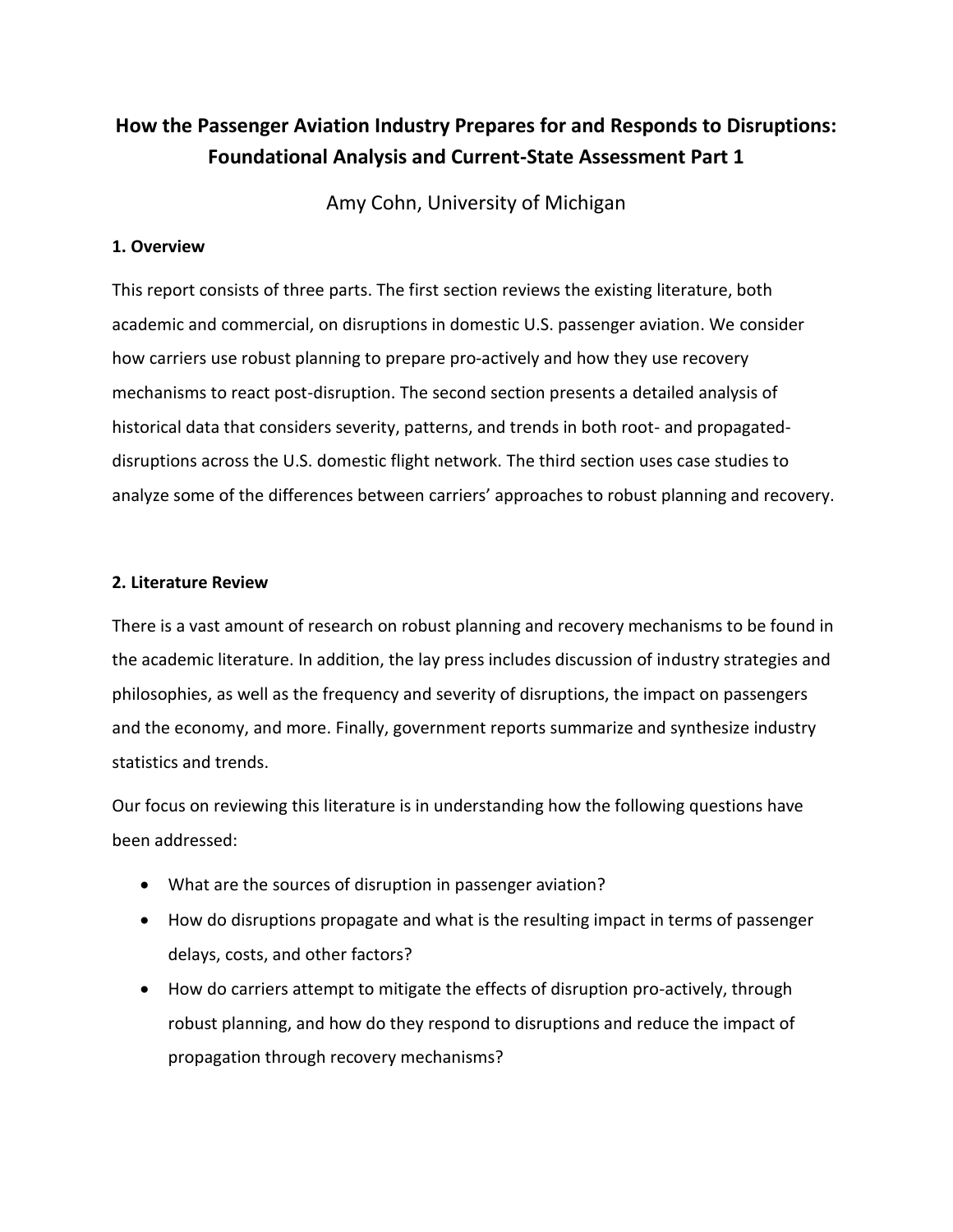How do carriers differ in their approaches to robust planning and recovery, and can anything about corporate philosophy be inferred from these differences?

# **2.1 Causes of Root Disruption**

A *root disruption* is a disruption that is in some way intrinsic to a flight itself associated with an activity, event, or condition that is directly related to the flight as a function of space, time, or resources. For example, a flight might be delayed because of a mechanical problem discovered on the assigned aircraft prior to departure. We contrast this with *propagated delay* or *propagated disruption* which is the result of a resource (e.g. aircraft, crew member, connecting passenger) that is not available at the scheduled time because of an earlier disruption in the system.

The sections below discuss several sources of root delays. More information about how the FAA reports on delays can be found at

[http://www.rita.dot.gov/bts/help/aviation/html/understanding.html.](http://www.rita.dot.gov/bts/help/aviation/html/understanding.html)

### **Weather**

Weather issues are perhaps the most relevant sources of root disruptions: hard to predict, hard to control, frequent in occurrence, and often greatly reducing flight capabilities. It is difficult (and perhaps not particularly helpful) to separate out the impact of weather on root disruptions (e.g. a flight delayed when the origin airport shuts down due to a sudden thunderstorm) versus on propagated disruptions (e.g. a flight that is delayed while awaiting in inbound aircraft that is late due to a departure delay caused by a thunderstorm). We discuss the overall impact of weather delays on the aviation system in the Section 2.2.

Note that it is very difficult to measure exactly how weather impacts delays, especially in trying to identify root causes and not propagated delays, as discussed in this U.S. Bureau of Transportation report:<http://www.rita.dot.gov/bts/help/aviation/html/understanding.html> .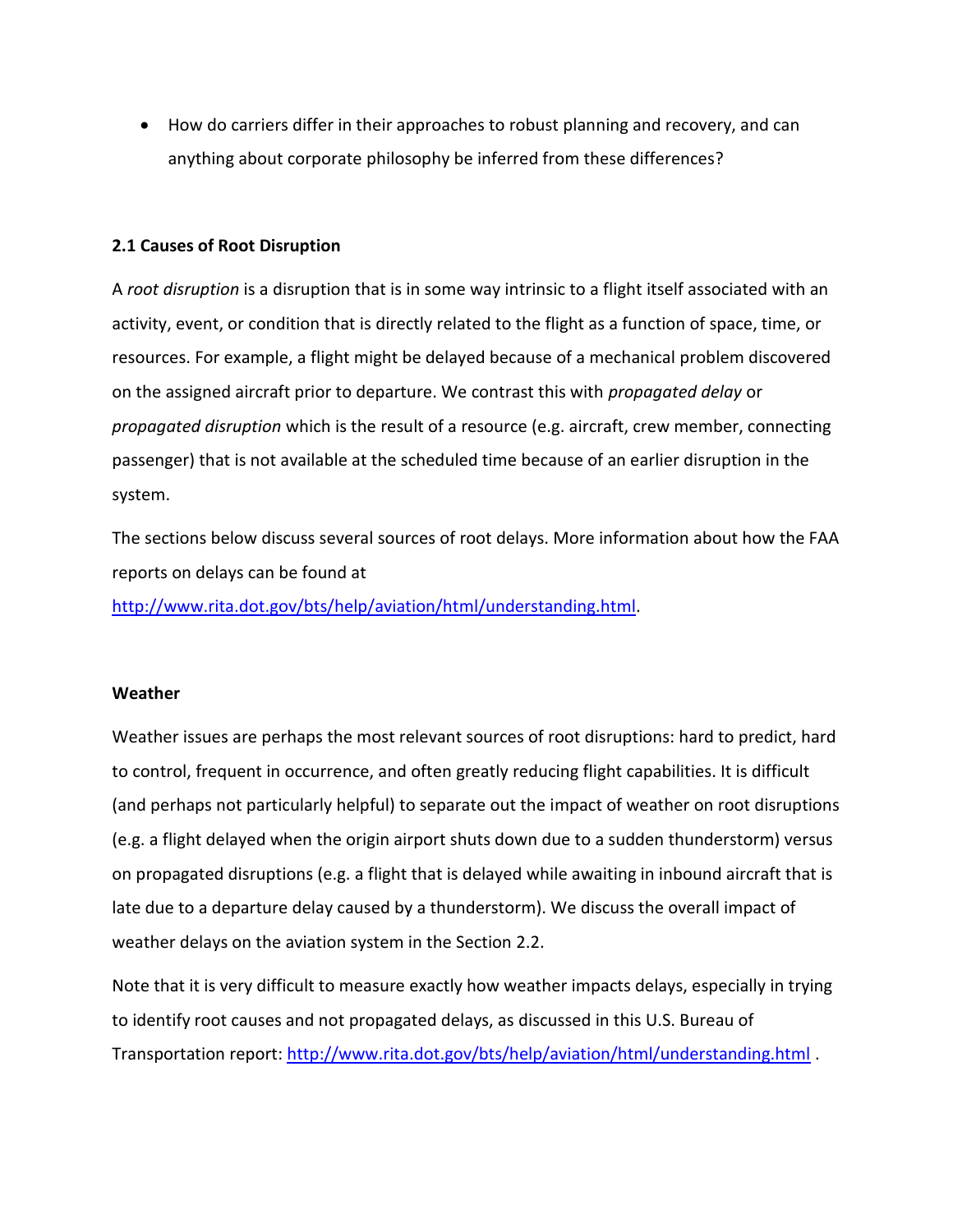We *do* know, however, that different weather conditions have markedly different impacts in terms of root disruptions. For example:

 **Snow and Ice Storms** often occur with multiple days' notice (although the accuracy of these forecasts improves greatly as the time of event is approached). These forecasts provide airlines with opportunity for proactive cancellations, repositioning of equipment, and re-booking of passengers. Such events usually last for extended periods of time (often hours or even days) but with varying degree of intensity. There is often a gradual diminishing of capacity (e.g. decreased take-off and landing rates, then greater reductions in capacity due to plowing or treating of runways and de-icing of aircraft) followed by gradual increasing of capacity as the storm abates

[\(http://traveltips.usatoday.com/criteria-flight-delays-during-snow-110542.html](http://traveltips.usatoday.com/criteria-flight-delays-during-snow-110542.html) ). For example, in December of 2008, a holiday blizzard cancelled nearly 10,000 flights, with extensive delays to additional flights

[\(http://www.nytimes.com/2010/12/29/nyregion/29airports.html?\\_r=1,](http://www.nytimes.com/2010/12/29/nyregion/29airports.html?_r=1)

[http://www.cnn.com/2010/TRAVEL/12/28/airlines.weather/\)](http://www.cnn.com/2010/TRAVEL/12/28/airlines.weather/).

2010 saw February storms of such significance that the FAA reported on their impact (including a record-high monthly total of more than 20,000 flight cancellations [http://www.rita.dot.gov/bts/sites/rita.dot.gov.bts/files/publications/special\\_reports\\_an](http://www.rita.dot.gov/bts/sites/rita.dot.gov.bts/files/publications/special_reports_and_issue_briefs/special_report/2010_07/html/entire.html)

d issue briefs/special report/2010 07/html/entire.html).

Multiple storms in the winter of 2011 were crippling to the airline industry [\(http://www.csmonitor.com/USA/2011/0202/Winter-storm-s-airport-impact-13-000](http://www.csmonitor.com/USA/2011/0202/Winter-storm-s-airport-impact-13-000-canceled-flights) [canceled-flights\)](http://www.csmonitor.com/USA/2011/0202/Winter-storm-s-airport-impact-13-000-canceled-flights), in some cases leading to more than 10,000 cancelled.

Winter holidays seem to be particularly problematic for the airline industry, with the combination of frequent bad weather, very high load factors, and limited flexibility for passengers traveling to time-specific events, as evidenced in 2012

[\(http://www.usatoday.com/story/todayinthesky/2012/12/19/new-winter-storm-could](http://www.usatoday.com/story/todayinthesky/2012/12/19/new-winter-storm-could-snarl-christmas-flights/1779441/)[snarl-christmas-flights/1779441/](http://www.usatoday.com/story/todayinthesky/2012/12/19/new-winter-storm-could-snarl-christmas-flights/1779441/) ).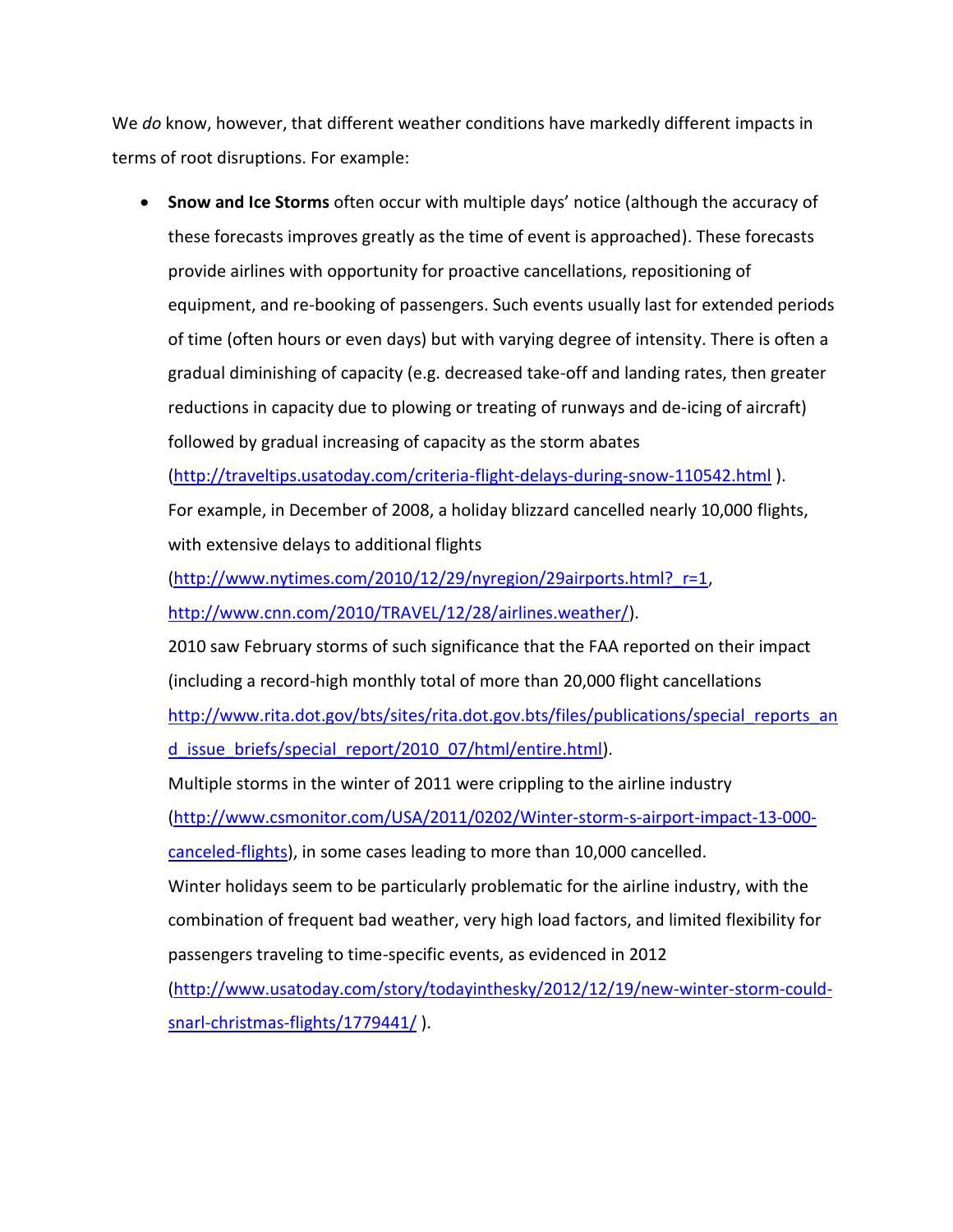December snow in New York in 2013 provided yet another example of major disruptions [\(http://www.nytimes.com/2013/12/15/nyregion/snowstorm-causes-delays-at-new](http://www.nytimes.com/2013/12/15/nyregion/snowstorm-causes-delays-at-new-york-airports.html)[york-airports.html\)](http://www.nytimes.com/2013/12/15/nyregion/snowstorm-causes-delays-at-new-york-airports.html).

While many of the high-visibility storms in the U.S. affect the East Coast, they are by no means restricted to that area. For example, Denver experienced significant disruption in February of 2013 due to snow and associated de-icing, runway closures, etc.

[\(http://www.denverpost.com/ci\\_22659461/snow-bound-passengers-camping-out-at](http://www.denverpost.com/ci_22659461/snow-bound-passengers-camping-out-at-denver-international)[denver-international](http://www.denverpost.com/ci_22659461/snow-bound-passengers-camping-out-at-denver-international) ). A January storm in 2014 brought rare snow and ice to Atlanta, causing extensive delays and cancellations there, as well as at many other airports

across the country [\(http://www.cnn.com/2014/01/28/travel/winter-storm-travel/\)](http://www.cnn.com/2014/01/28/travel/winter-storm-travel/).

Also in January of 2014, snow storms disrupted 150,000 passengers for JetBlue Airways alone [\(http://money.cnn.com/2014/01/07/news/companies/jetblue/\)](http://money.cnn.com/2014/01/07/news/companies/jetblue/). A month later, another snow storm caused East Coast delays almost as extensive as those experienced two years earlier for Hurricane Sunday [\(https://skift.com/2014/02/14/winter-storm](https://skift.com/2014/02/14/winter-storm-caused-almost-as-many-flight-cancellations-as-hurricane-sandy-thursday/)[caused-almost-as-many-flight-cancellations-as-hurricane-sandy-thursday/](https://skift.com/2014/02/14/winter-storm-caused-almost-as-many-flight-cancellations-as-hurricane-sandy-thursday/) ,

[http://www.usatoday.com/story/todayinthesky/2014/02/11/another-winter-weather](http://www.usatoday.com/story/todayinthesky/2014/02/11/another-winter-weather-headache-for-air-travelers-tuesday/5388691/)[headache-for-air-travelers-tuesday/5388691/\)](http://www.usatoday.com/story/todayinthesky/2014/02/11/another-winter-weather-headache-for-air-travelers-tuesday/5388691/). Sleet was the prime source of disruption in a January 2015 storm that led to more than 1,600 cancellations in Chicago

[\(http://www.dailyherald.com/article/20151227/news/151229260/\)](http://www.dailyherald.com/article/20151227/news/151229260/).

And as is discussed in [http://www.nytimes.com/2016/01/24/travel/the-snow-storm-is](http://www.nytimes.com/2016/01/24/travel/the-snow-storm-is-over-but-travel-delays-arent.html)[over-but-travel-delays-arent.html,](http://www.nytimes.com/2016/01/24/travel/the-snow-storm-is-over-but-travel-delays-arent.html) the impact of such storms often extends many hours, and even days, beyond the end of the weather event itself. Furthermore, delays often extend well beyond the location of the storm itself, for example with Los Angeles feeling significant impacts from mid-West and East Coast storms

[\(http://www.scpr.org/news/2016/01/23/57007/lax-flights-could-face-more-delays-due](http://www.scpr.org/news/2016/01/23/57007/lax-flights-could-face-more-delays-due-to-winter-s/)[to-winter-s/\)](http://www.scpr.org/news/2016/01/23/57007/lax-flights-could-face-more-delays-due-to-winter-s/).

A lay discussion of aviation issues associated with flying in winter weather can be found at [http://news.nationalgeographic.com/news/2013/11/131126-storm-airlines-travel](http://news.nationalgeographic.com/news/2013/11/131126-storm-airlines-travel-shutdown-weather-air-safety/)[shutdown-weather-air-safety/.](http://news.nationalgeographic.com/news/2013/11/131126-storm-airlines-travel-shutdown-weather-air-safety/)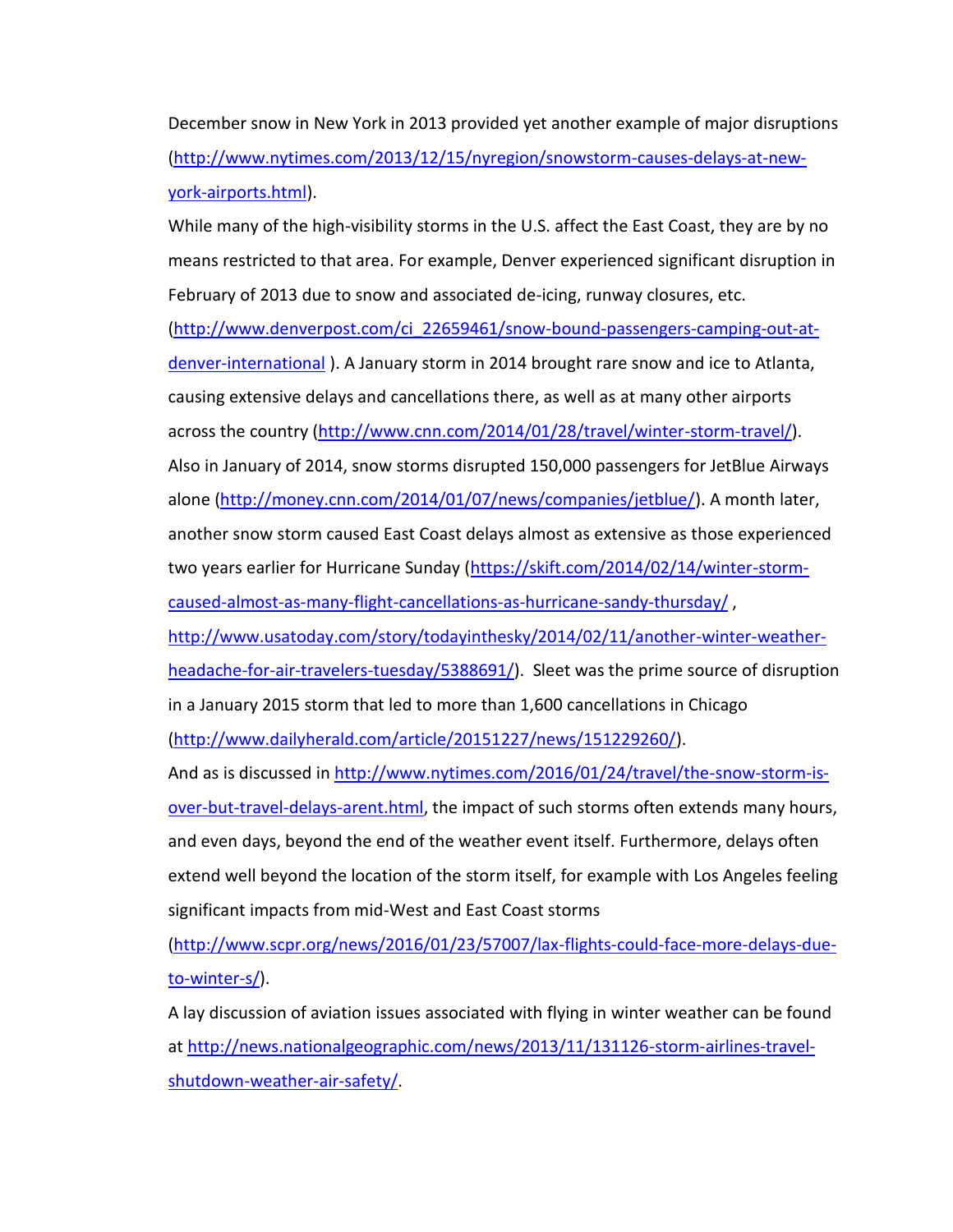**Hurricanes and Tropical Storms** are similar to snow and ice storms in their level of predictability, their intensity, their wide-spread nature (across multiple airports), their duration, and their major impact. Moving aircraft away from potentially-affected airports in advance of the storm (as discussed by Barry (2008)) is common practice to avoid damage to such expensive assets, which can further delay recovery after the end of a storm as aircraft need to be repositioned.

Although less frequent than snow storms, hurricanes and tropical storms are still common enough to greatly impact the airline industry. For example, Hurricane Irene led to several thousand flight cancellations, in addition to wide-spread delays, in 2011 [\(http://articles.latimes.com/2011/aug/27/local/la-me-0827-flights-cancel-20110828](http://articles.latimes.com/2011/aug/27/local/la-me-0827-flights-cancel-20110828) , [http://www.bloomberg.com/news/articles/2011-08-25/airlines-cancel-180-flights-as](http://www.bloomberg.com/news/articles/2011-08-25/airlines-cancel-180-flights-as-hurricane-irene-approaches-u-s-east-coast-)[hurricane-irene-approaches-u-s-east-coast-,](http://www.bloomberg.com/news/articles/2011-08-25/airlines-cancel-180-flights-as-hurricane-irene-approaches-u-s-east-coast-) [http://www.npr.org/sections/thetwo](http://www.npr.org/sections/thetwo-way/2011/08/26/139979801/2-400-flights-cancelled-ahead-of-hurricane-irene)[way/2011/08/26/139979801/2-400-flights-cancelled-ahead-of-hurricane-irene](http://www.npr.org/sections/thetwo-way/2011/08/26/139979801/2-400-flights-cancelled-ahead-of-hurricane-irene) ). Hurrican Sandy, in 2012, is reported to have caused more than 20,000 flight cancellations, including disruption to many international flights to/from Europe [\(http://www.wsj.com/articles/SB10001424052970204840504578086833916411390](http://www.wsj.com/articles/SB10001424052970204840504578086833916411390) , [http://www.flightstats.com/company/20254-flights-canceled-due-to-hurricane-sandy/,](http://www.flightstats.com/company/20254-flights-canceled-due-to-hurricane-sandy/) [http://www.dailymail.co.uk/news/article-2224417/Hurricane-Sandy-2012-path-Airlines](http://www.dailymail.co.uk/news/article-2224417/Hurricane-Sandy-2012-path-Airlines-cancel-7-000-flights.html)[cancel-7-000-flights.html](http://www.dailymail.co.uk/news/article-2224417/Hurricane-Sandy-2012-path-Airlines-cancel-7-000-flights.html) , [http://www.bbc.com/news/uk-20120019\),](http://www.bbc.com/news/uk-20120019)) [http://www.huffingtonpost.com/2012/10/30/flight-cancellations-superstorm](http://www.huffingtonpost.com/2012/10/30/flight-cancellations-superstorm-sandy_n_2044102.html)sandy n 2044102.html).

And Mexican traffic and tourism was substantially impacted by Hurricane Patricia in October of 2015 [\(http://www.cntraveler.com/stories/2015-10-26/hurricane-patricia](http://www.cntraveler.com/stories/2015-10-26/hurricane-patricia-the-storm-that-canceled-1000-flights)[the-storm-that-canceled-1000-flights](http://www.cntraveler.com/stories/2015-10-26/hurricane-patricia-the-storm-that-canceled-1000-flights), [http://www.latimes.com/business/la-fi-hurricane](http://www.latimes.com/business/la-fi-hurricane-patricia-impact-on-travel-20151023-story.html)[patricia-impact-on-travel-20151023-story.html](http://www.latimes.com/business/la-fi-hurricane-patricia-impact-on-travel-20151023-story.html),

[http://www.latimes.com/local/lanow/la-me-ln-hurricane-patricia-flight-cancellations-](http://www.latimes.com/local/lanow/la-me-ln-hurricane-patricia-flight-cancellations-20151023-story.html)[20151023-story.html\)](http://www.latimes.com/local/lanow/la-me-ln-hurricane-patricia-flight-cancellations-20151023-story.html).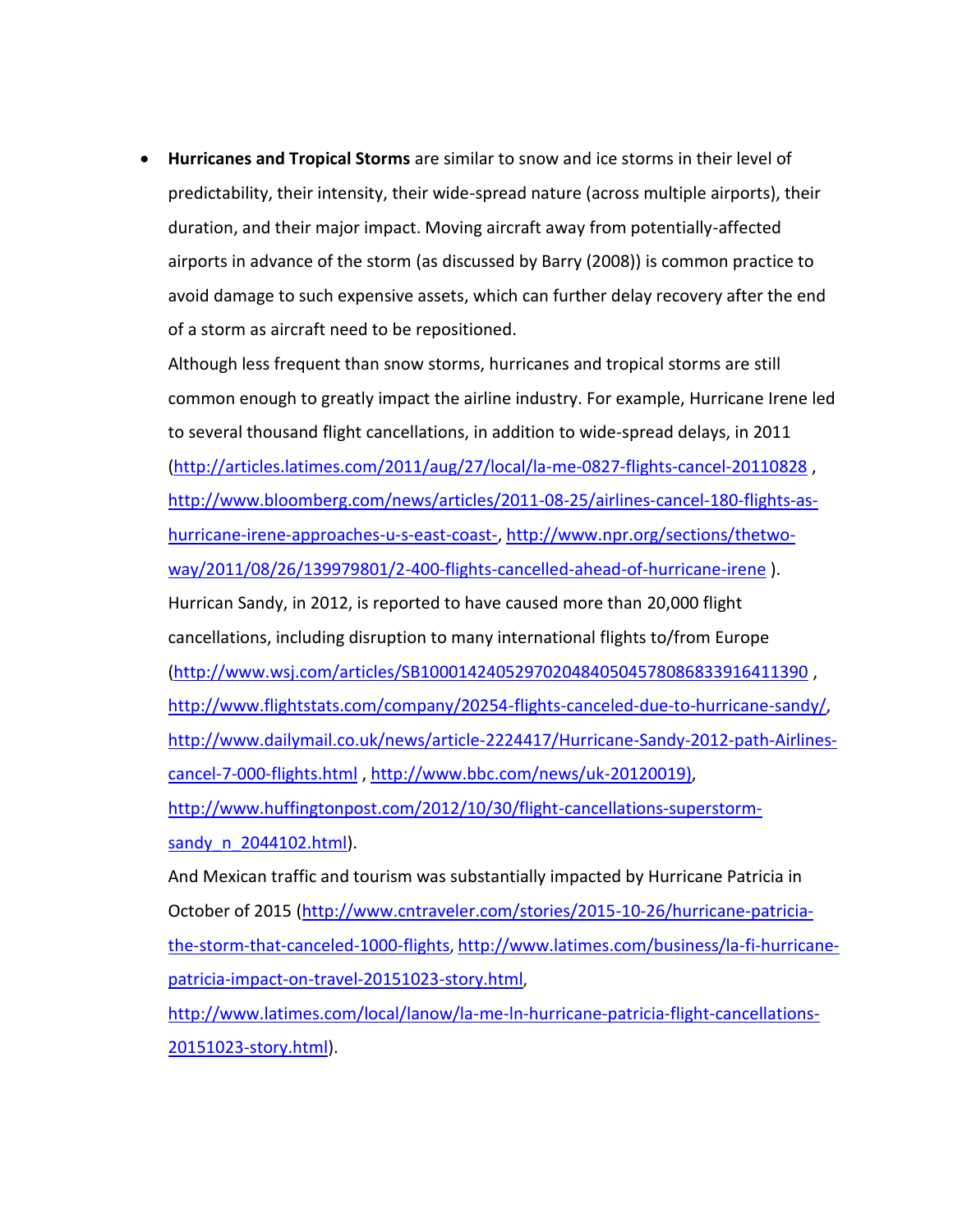**Thunderstorms, Fog, and Wind** are quite different from blizzards and hurricanes in many ways. They are harder to anticipate, shorter in duration, more localized, and more frequent. As such even relatively limited weather events can have great impact on flights operations [\(http://articles.sun-sentinel.com/2011-06-19/news/fl-summer-flight](http://articles.sun-sentinel.com/2011-06-19/news/fl-summer-flight-delays-20110619_1_airline-delays-winter-storms-thunderstorms-move)[delays-20110619\\_1\\_airline-delays-winter-storms-thunderstorms-move](http://articles.sun-sentinel.com/2011-06-19/news/fl-summer-flight-delays-20110619_1_airline-delays-winter-storms-thunderstorms-move) ).

In Allan et al (2001)'s three-year empirical study of Newark International Airport, they found convective weather, reduced ceiling, and visibility to be the primary cause of large delays. Such events, at EWR and elsewhere, are often somewhat localized in duration and limited in time, but at times can be as wide-spread and high-impact as a major snow or tropical storm. For example, thunderstorms on the East Coast, ranging from Florida to New York, caused more than 4,000 flights to be delayed on May 15, 2014 [http://www.usatoday.com/story/todayinthesky/2014/05/15/storms-snarl-flights](http://www.usatoday.com/story/todayinthesky/2014/05/15/storms-snarl-flights-create-thousands-of-delays/9136361/)[create-thousands-of-delays/9136361/](http://www.usatoday.com/story/todayinthesky/2014/05/15/storms-snarl-flights-create-thousands-of-delays/9136361/) . On June 13, 2014 there were delays of as long as four hours on many flights in and out of New York due to thunderstorms <http://nypost.com/2014/06/13/thunderstorms-rock-ny-delay-flights-at-all-airports/> . Morning fog in San Francisco often causes delays (both locally and through ground delay programs), as discussed by [http://crankyflier.com/2010/10/14/san-franciscos-fog-and](http://crankyflier.com/2010/10/14/san-franciscos-fog-and-runway-problems-give-the-airport-a-dubious-honor/)[runway-problems-give-the-airport-a-dubious-honor/](http://crankyflier.com/2010/10/14/san-franciscos-fog-and-runway-problems-give-the-airport-a-dubious-honor/) . And airports in Chicago ("The Windy City") are frequently plagued by high winds, as evidenced by news stories such as [http://chicago.suntimes.com/news/high-winds-cancel-delay-hundreds-of-flights-at](http://chicago.suntimes.com/news/high-winds-cancel-delay-hundreds-of-flights-at-ohare/)[ohare/](http://chicago.suntimes.com/news/high-winds-cancel-delay-hundreds-of-flights-at-ohare/) .

The FAA website provides information here about how thunderstorms affect aircraft enroute [\(https://www.faa.gov/nextgen/programs/weather/faq/#faq4](https://www.faa.gov/nextgen/programs/weather/faq/#faq4) ) and when approaching landing [\(https://www.faa.gov/nextgen/programs/weather/faq/#faq5](https://www.faa.gov/nextgen/programs/weather/faq/#faq5) ). We provide greater detail in Section 3 about the frequency, geographic distribution, and severity of such weather events.

# **Air Traffic Control/Congestion**

Congestion in the airspace is another cause of root delays (as well as propagated delays). Such delays take two primary forms. The first is the immediate impact of congestion – for example,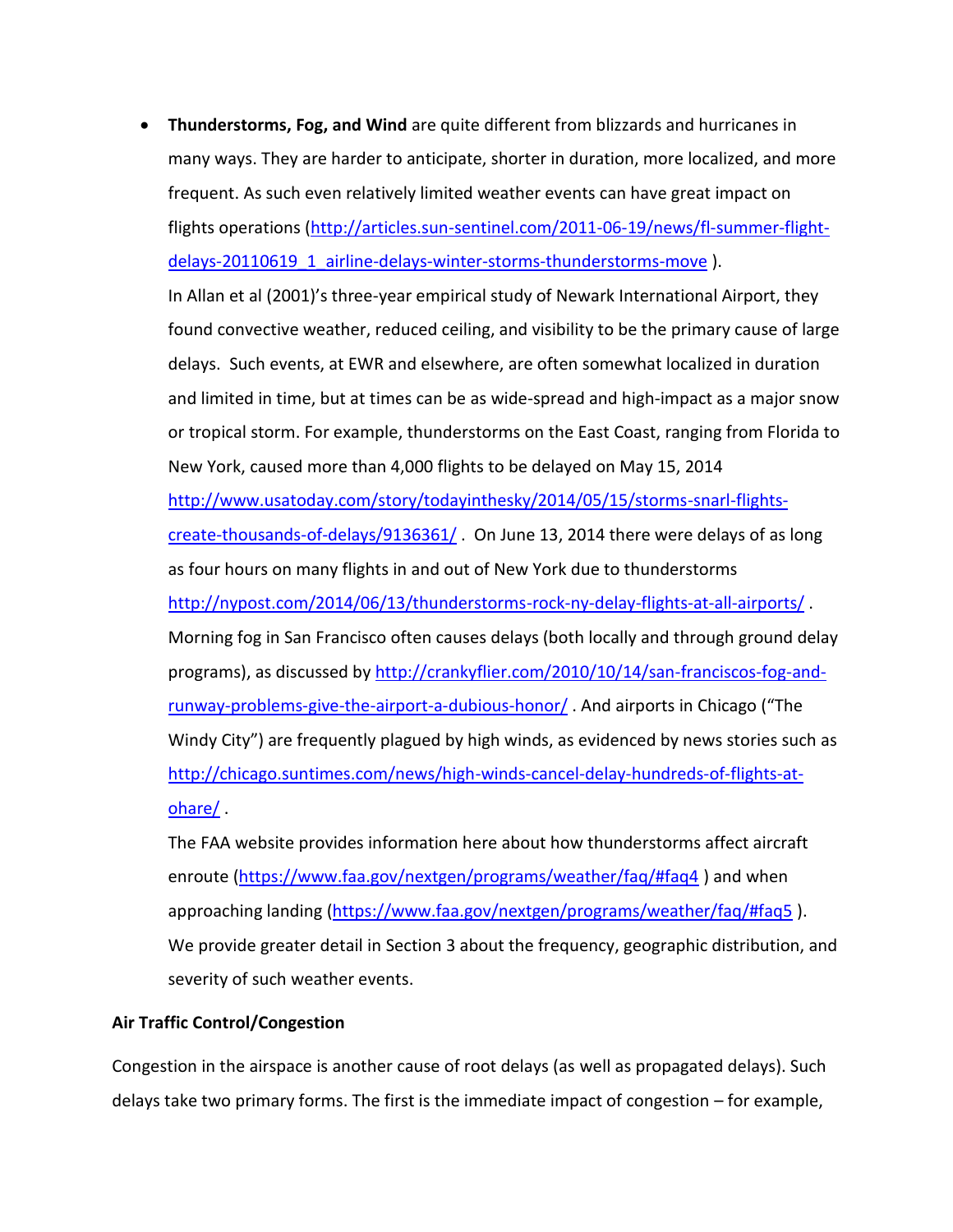an over-abundance of planes in the airspace leading to longer delays on approach and departure as managed by Air Traffic Control. While this is often immediately impacted spatially, it can also be more removed (e.g. delays in Philadelphia resulting from the volume of traffic flying out of the New York metro area).

The second related type of ATC delays is associated with *ground delay programs* and *ground stop programs.* In these cases, congestion in one location (which can be strictly a function of volume or may be congestion resulting from weather disruptions) motivates ATC to delay departures *to* that location to avoid further build up of congestion in the air. For example, fog in San Francisco may decrease arrival rates, leading to congestion. As a result, flights from many other airports to SFO may be delayed on the ground at their airport of origin (because delays are safer on the ground than in the air, as well as being less expensive with respect to fuel burn).

There is also significant scholarly work on the issue of congestion and its impacts, all of which recognizes the tremendous challenges associated with modeling these questions and much of which focuses on either congestion-based pricing or air traffic flow management as a means to reduce congestion-induced costs and delays. For example, Ghobrial and Fleming (1992) investigated the impact of congestion on passenger delays and in particular focused on how the movement several decades ago towards hubbing, while having many advantages, also significantly (negatively) impacted congestion issues. Glockner (1996) focuses on how ATC manages traffic flow, balancing safety and efficiency, and specifically considers how different approaches to air traffic flow management (e.g. ground delay programs) impact delays. Johnson and Fleming (2006) modeled the relationship between congestion and delays, focusing on the example of Chicago O'Hare, especially after the elimination of slot controls in 2002. In particular, they model how bad weather (including weather of minimal severity) can greatly exacerbate congestion issues. Ison et al (2015) discuss the steady growth in volume in the past decade, the associated congestion-based delays, and the role of air traffic management tools in mitigating this. Wang and Kulkarni (2011) present machine learning approaches to predicting GDP parameters as a function of weather and operating conditions.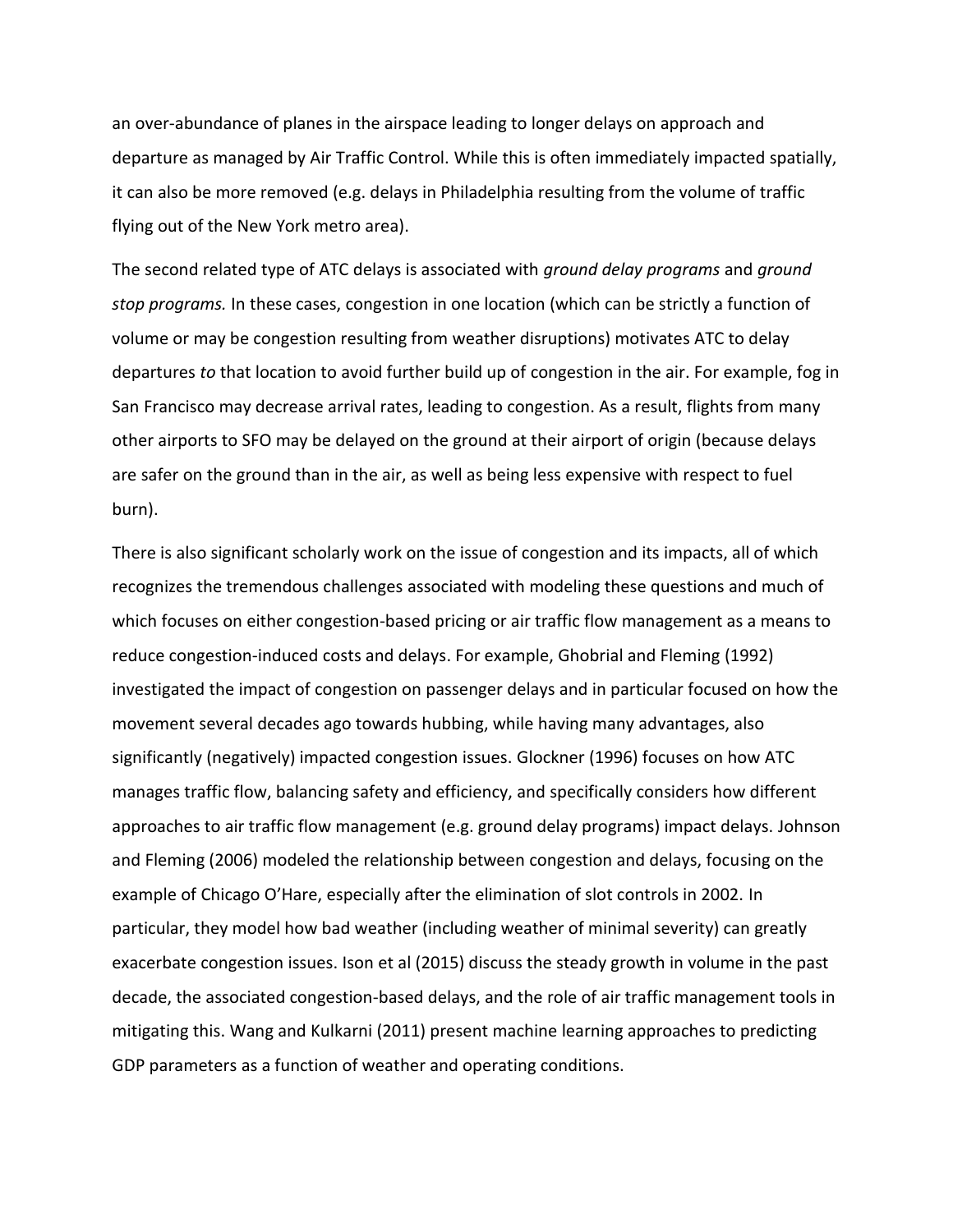In addition, government efforts to mitigate delay (specifically through NextGen) are discussed at [https://www.faa.gov/nextgen/programs/weather/faq/.](https://www.faa.gov/nextgen/programs/weather/faq/)

### **Mechanical Issues**

Mechanical issues are a prime source of root delays, with a scheduled flight (and associated tail assignment) unable to operate according to plan. They can cause delays in a number of ways – the time required to fix the problem, certainly, but also sometimes the need to wait for parts to be flown in from another airport and the potential case where the initial mechanical delay leads to an associated crew time-out and the need to swap crews or bring in a reserve.

We have found virtually no published information to help quantify the frequency or severity of mechanical delays, however. The U.S. government delay statistics, as self-reported by the airlines, simply bundle mechanical delays in with the broader category of "air carrier delay," which also includes crew problems and ground operations (cleaning, fueling, catering, etc.) delays [\(http://www.rita.dot.gov/bts/help/aviation/html/understanding.html](http://www.rita.dot.gov/bts/help/aviation/html/understanding.html) ). And very little appears in the lay press about mechanical issues, presumably because they do not cluster like weather events.

### **Crew Availability**

Unavailable crew members are a common source of propagated delay. If a pilot or flight attendant is on a flight that is delayed for any of the reasons above, then unless there is sufficient buffer before their next flight, they will be unavailable at the scheduled time of this flight, resulting in either a propagated delay or the need for recovery action to avoid this delay. In addition, delays can lead to crews at risk of exceeding duty hours, requiring them to be replaced for later flights in their duty or pairing.

It is less common for crew members to be a source of root delay, but happens on some occasions. For example, traffic congestion and other non-aviation transportation issues can prevent a crew member from reaching the airport on time to check in before their duty starts.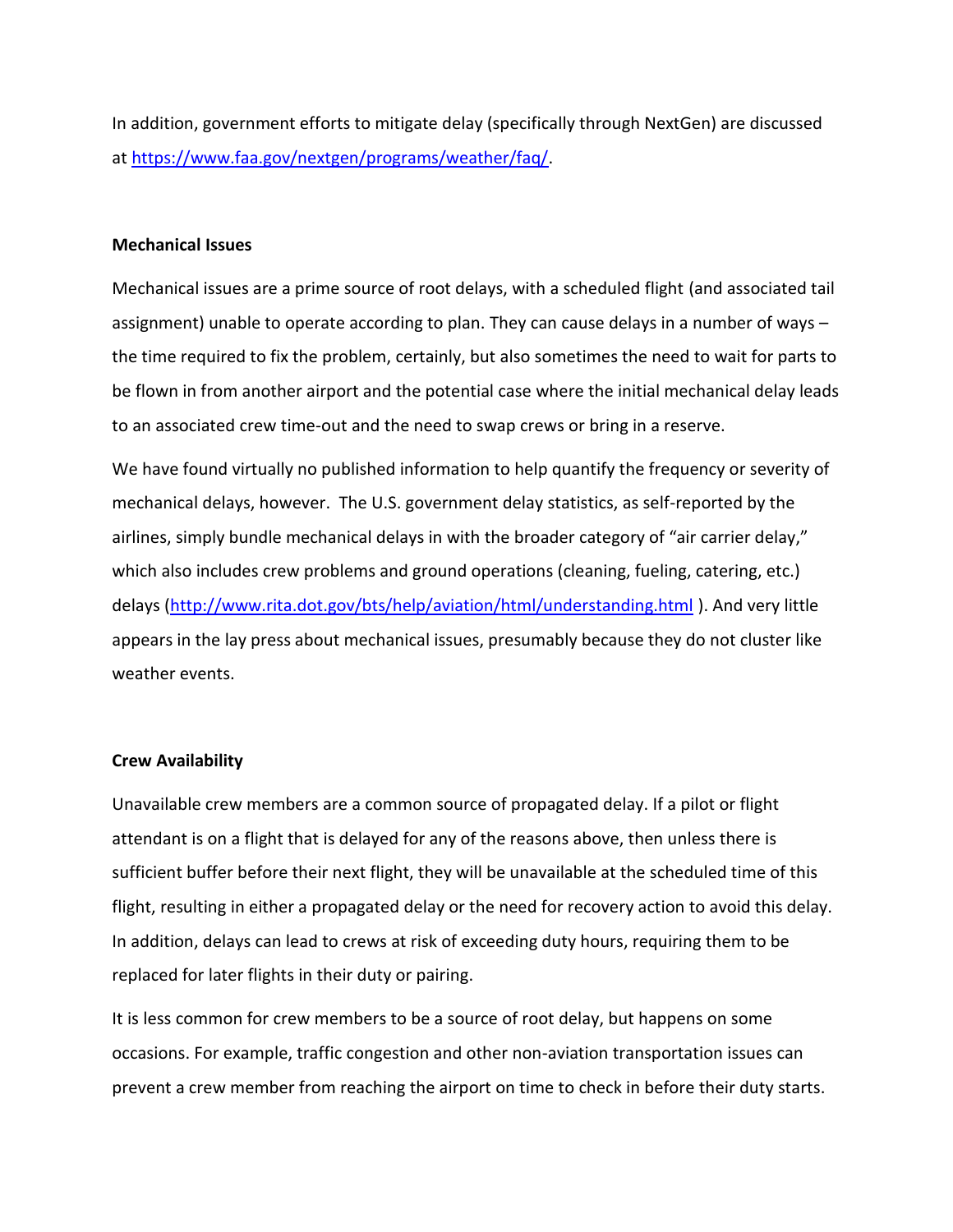Crew members who commute by air to their crew base (e.g. living in one city but domiciled at another) may experience delays if they are unable to find an available seat on an early enough flight. A crew member's illness can require the calling in of reserve crews, with possible delays as well.

Finally, somewhere "in between" root delays and propagated delays for crew members are rest issues. If a crew is delayed on the last flight of their duty, and this is not the last duty of their pairing, then they may have insufficient rest time in between duties. This can result in the need to either delay the first flight of their next duty or bring in a reserve crew.

A more detailed investigation of the link between crew scheduling and flight delays in the U.S. can be found in a 2008 report to the Government Accountability Office entitled "Commercial Aviation: Impact of Airline Crew Scheduling on Delays and Cancellations of Commercial Flights" [\(http://www.gao.gov/products/GAO-08-1041R](http://www.gao.gov/products/GAO-08-1041R) ). This report highlights the fact that crew-only root delays are rare but that crews play a significant role in the propagation of root delays.

**Computer issues:** We conclude with a less-recognized but not insignificant source of delays: computer malfunctions. These may be airline software crashes, hardware failures, FAA system issues, and more. As one op-ed put it, "Airlines are flying computers … Increased reliance on technology has enabled (airlines) to become a much more successful and efficient business, and that also creates an exposure." ([http://fortune.com/2015/07/10/airlines-computer-glitches/\)](http://fortune.com/2015/07/10/airlines-computer-glitches/) While we have not been able to identify a source for statistics on their frequency or severity, computer-caused disruptions are by no means extremely rare events, as can be seen by just a quick search of the general press. Furthermore, while they typically seem to be relatively short in nature (e.g. on the order of hours or shorter), they often impact multiple locations (in some cases, a carrier's entire operations) and thus a large number of flights. The result, of course, is significant propagation of the root delays and a much longer period of time to reach full recovery.

In 2015 alone, there were several highly-visible events, including: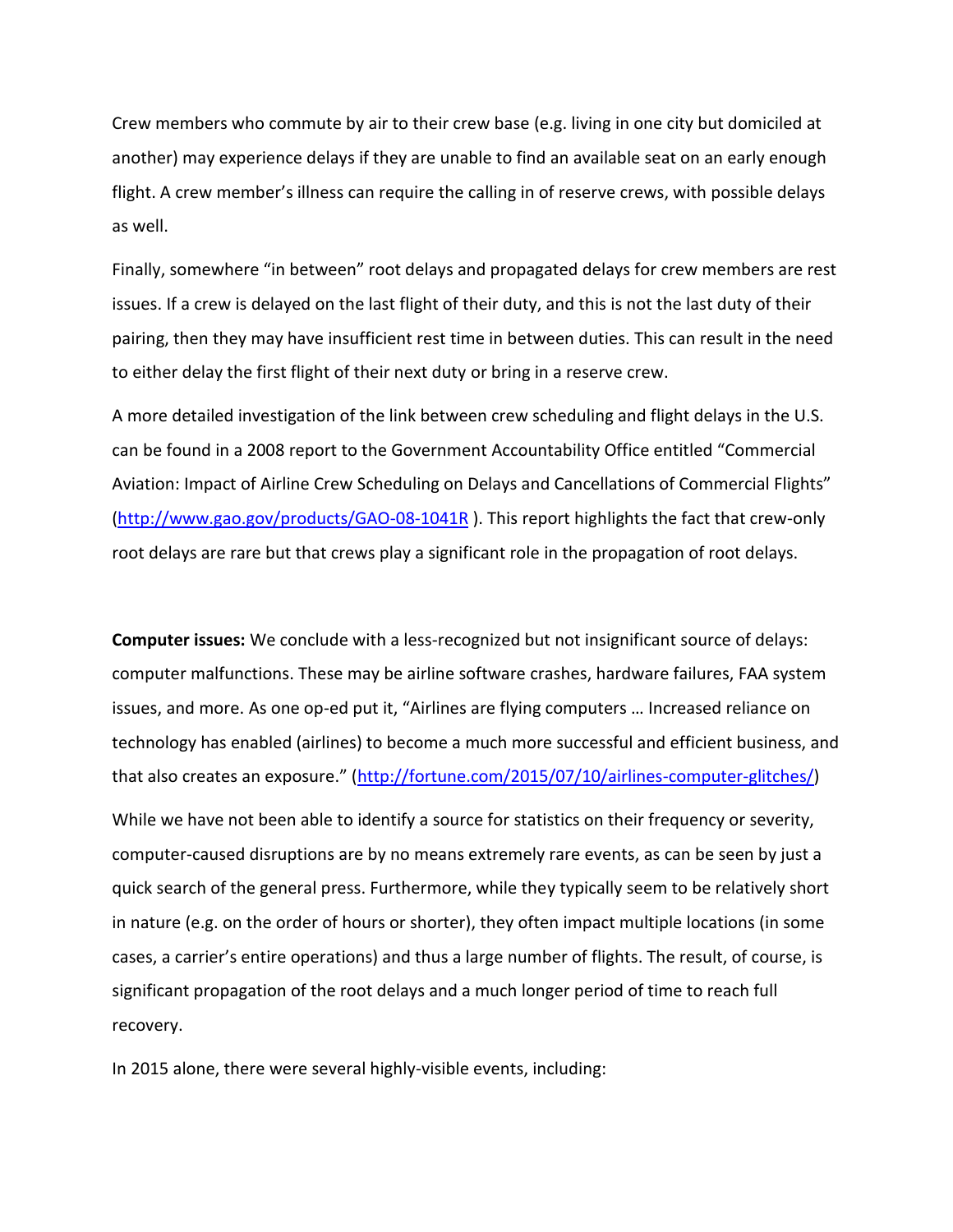In July of 2015, United Airlines experienced a disruption to its computer system that led to the grounding of flights for nearly two hours, ultimately leading to more than 60 cancellations and more than 1,100 flight delays.

[http://www.nytimes.com/2015/07/09/business/united-airlines-grounds-flights-citing](http://www.nytimes.com/2015/07/09/business/united-airlines-grounds-flights-citing-computer-glitch.html)[computer-glitch.html](http://www.nytimes.com/2015/07/09/business/united-airlines-grounds-flights-citing-computer-glitch.html)

- In August of 2015, computer issues (hypothesized to be caused by a software upgrade) at the Northern Virginia air traffic control center affected East Coast flights for several hours, with impact felt from New York to Florida, most heavily in the DC area. [http://www.nytimes.com/2015/08/16/business/technical-problem-suspends-flights](http://www.nytimes.com/2015/08/16/business/technical-problem-suspends-flights-along-east-coast.html?_r=0)along-east-coast.html? r=0 [http://www.pcworld.com/article/2971752/software-upgrade-could-be-cause-of-us](http://www.pcworld.com/article/2971752/software-upgrade-could-be-cause-of-us-airline-disruption.html)[airline-disruption.html](http://www.pcworld.com/article/2971752/software-upgrade-could-be-cause-of-us-airline-disruption.html) [https://www.theguardian.com/technology/2015/aug/17/air-traffic-control-software](https://www.theguardian.com/technology/2015/aug/17/air-traffic-control-software-upgrade-grounds-hundreds-of-flights-us-east-coast)[upgrade-grounds-hundreds-of-flights-us-east-coast](https://www.theguardian.com/technology/2015/aug/17/air-traffic-control-software-upgrade-grounds-hundreds-of-flights-us-east-coast) <http://www.cnn.com/2015/08/15/travel/flight-delays-dc-new-york/>
- In September of 2015, American Airlines experienced computer issues that led to ground stops at a number of airports across the country, with particular impact on their hubs in Miami, Dallas, and Chicago.

http://www.hngn.comIn Se/articles/130865/20150917/american-airlines-flightsgrounded-due-computer-problems-breaking.htm

[http://loyaltylobby.com/2015/09/18/american-airlines-computer-issues-ground-all](http://loyaltylobby.com/2015/09/18/american-airlines-computer-issues-ground-all-flights-in-dallas-chicago-and-miami/)[flights-in-dallas-chicago-and-miami/](http://loyaltylobby.com/2015/09/18/american-airlines-computer-issues-ground-all-flights-in-dallas-chicago-and-miami/)

[http://abcnews.go.com/US/computer-glitch-grounds-american-airlines-flights-major](http://abcnews.go.com/US/computer-glitch-grounds-american-airlines-flights-major-cities/story?id=33835682)[cities/story?id=33835682](http://abcnews.go.com/US/computer-glitch-grounds-american-airlines-flights-major-cities/story?id=33835682)

• In October of 2015, a Department of Homeland Security computer system that checks passengers against watch lists went down. This caused delays at airport security and screening which in turn propagated to cause flight delays at JFK, ATL, CLT, and other airports.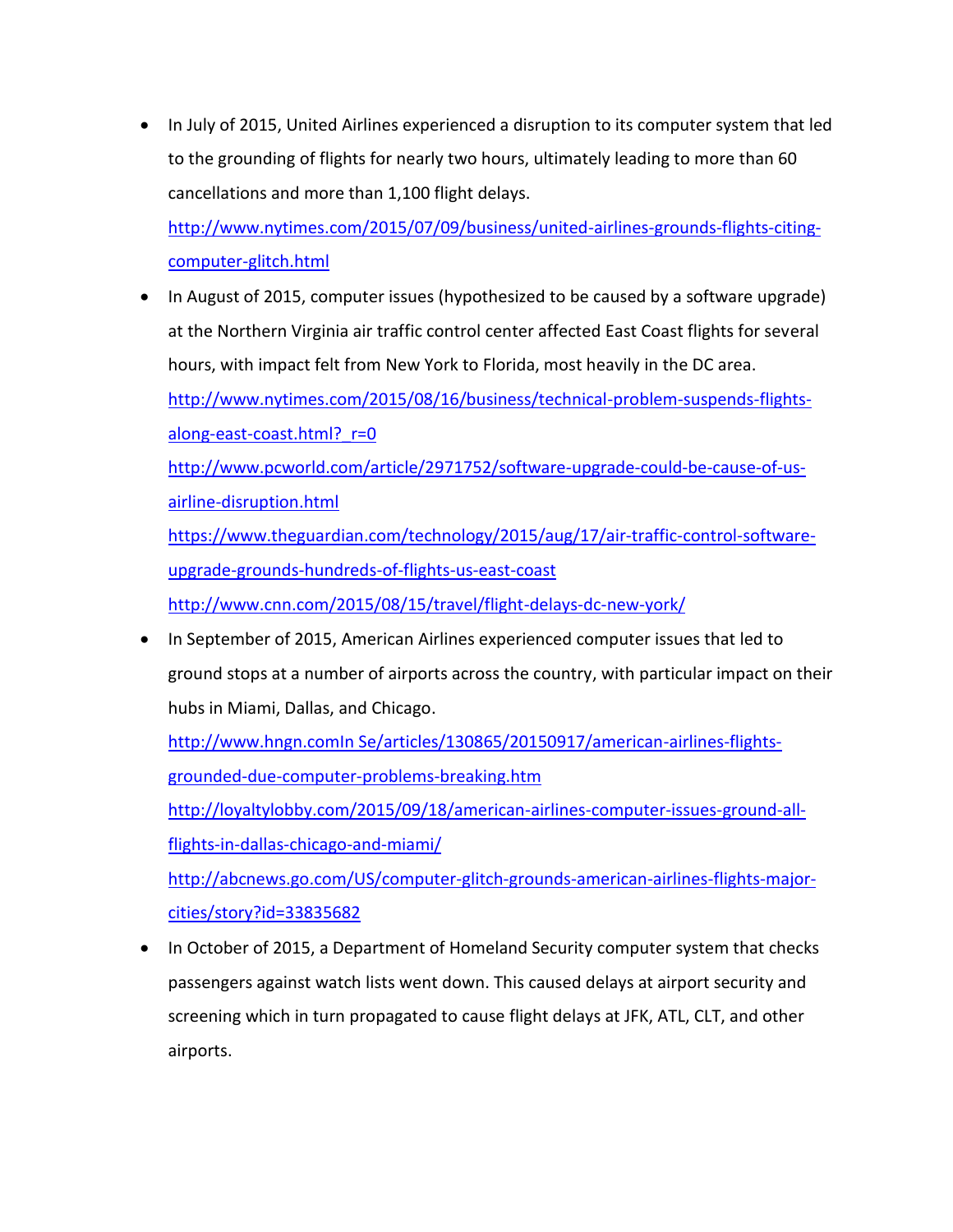[http://www.nbcnews.com/business/travel/system-checks-air-passengers-against](http://www.nbcnews.com/business/travel/system-checks-air-passengers-against-terror-list-experiencing-disruptions-n444831)[terror-list-experiencing-disruptions-n444831](http://www.nbcnews.com/business/travel/system-checks-air-passengers-against-terror-list-experiencing-disruptions-n444831) [http://venturebeat.com/2015/10/14/customs-computer-systems-reportedly-down-at](http://venturebeat.com/2015/10/14/customs-computer-systems-reportedly-down-at-multiple-u-s-airports/)[multiple-u-s-airports/](http://venturebeat.com/2015/10/14/customs-computer-systems-reportedly-down-at-multiple-u-s-airports/)

<http://www.nydailynews.com/new-york/computer-glitch-chaos-jfk-article-1.2397825>

 Another October 2015 event was caused by problems with the Southwest Airlines computerized check-in service, delaying some 100 flights resulting from long lines for manual check-in.

[http://www.ibtimes.com/southwest-airlines-technical-glitch-causes-national-service](http://www.ibtimes.com/southwest-airlines-technical-glitch-causes-national-service-disruptions-travelers-2136349)[disruptions-travelers-2136349](http://www.ibtimes.com/southwest-airlines-technical-glitch-causes-national-service-disruptions-travelers-2136349)

Such events are not a new phenomenon, however. For example:

• In 2007, failure in a computer system at the FAA that processes flight plans, in conjunction with inclement weather, led to lengthy delays and cancellations, particularly along the East Coast.

[http://usatoday30.usatoday.com/travel/flights/2007-06-08-faa-glitch-delays\\_N.htm](http://usatoday30.usatoday.com/travel/flights/2007-06-08-faa-glitch-delays_N.htm)

• In 2011, a nationwide system failure at United Airlines caused substantial delays due to disruptions to its flight departures, airport processing, and reservation systems. [http://technology.inquirer.net/1546/computer-failure-disrupts-united-airlines](http://technology.inquirer.net/1546/computer-failure-disrupts-united-airlines-operations)[operations](http://technology.inquirer.net/1546/computer-failure-disrupts-united-airlines-operations) http://www.cleveland.com/business/index.ssf/2011/06/united airlines computer outa

[g.html](http://www.cleveland.com/business/index.ssf/2011/06/united_airlines_computer_outag.html)

 United Airlines also experienced several computer-related disruptions in 2012, including one in November with a two-hour outage.

[http://chicago.cbslocal.com/2012/11/15/computer-problems-causes-havoc-for-united](http://chicago.cbslocal.com/2012/11/15/computer-problems-causes-havoc-for-united-passengers/)[passengers/](http://chicago.cbslocal.com/2012/11/15/computer-problems-causes-havoc-for-united-passengers/)

• In April of 2013, computer issues caused American Airlines to ground all flights for several hours, leading to delays and the cancellation of more than 400 flights.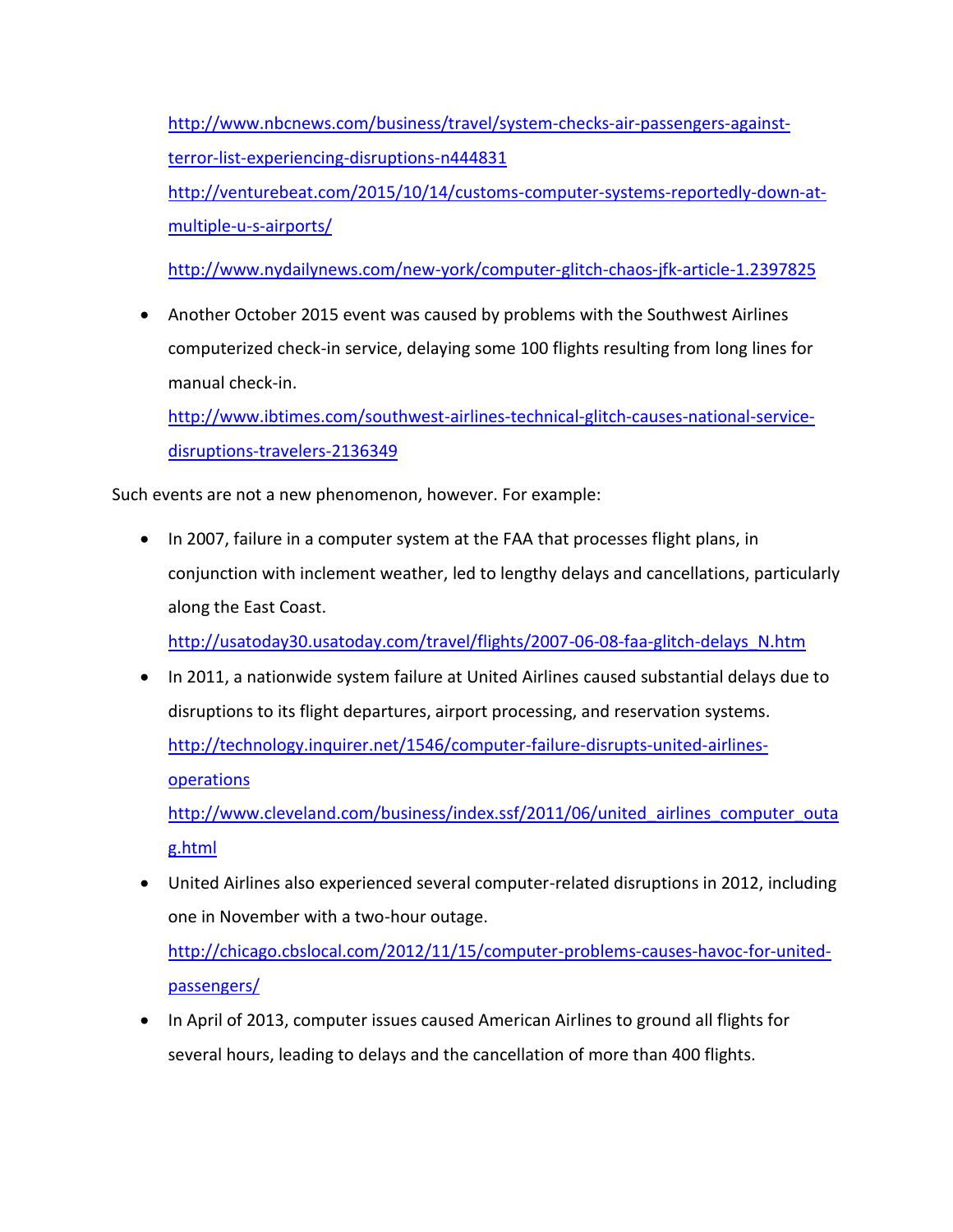[http://www.nytimes.com/2013/04/17/business/american-airlines-cancels-flights-after](http://www.nytimes.com/2013/04/17/business/american-airlines-cancels-flights-after-outage.html?_r=0)outage.html? r=0

• In 2014, an employee set fire to the Chicago FAA center, grounding more than 2000 flights in a single day, with ongoing disruptions until repairs were made. [http://www.chicagotribune.com/news/local/breaking/chi-flights-grounded-at-midway](http://www.chicagotribune.com/news/local/breaking/chi-flights-grounded-at-midway-ohare-as-fire-crews-called-to-radar-facility-20140926-story.html)[ohare-as-fire-crews-called-to-radar-facility-20140926-story.html](http://www.chicagotribune.com/news/local/breaking/chi-flights-grounded-at-midway-ohare-as-fire-crews-called-to-radar-facility-20140926-story.html)

Nor are these events unique to the U.S. airline industry. For example, significant disruptions were caused in the United Kingdom during a software upgrade, as outlined in this government report: [http://www.nats.aero/wp-](http://www.nats.aero/wp-content/uploads/2014/08/ATC%20Disruption%207%20Dec%2013%20-%20Report.pdf)

[content/uploads/2014/08/ATC%20Disruption%207%20Dec%2013%20-%20Report.pdf.](http://www.nats.aero/wp-content/uploads/2014/08/ATC%20Disruption%207%20Dec%2013%20-%20Report.pdf) (http://www.computerweekly.com/news/2240210656/Computer-system-failure-delayshundreds-of-UK-flights) And in December of 2014, a failure at the UK air traffic control center caused substantial delays and cancellations at LHR and many other airports across the UK. [\(http://www.bbc.com/news/uk-30454240\)](http://www.bbc.com/news/uk-30454240); a second malfunction just two weeks later also caused lengthy delays [\(http://www.dailymail.co.uk/news/article-109001/Computer-failure](http://www.dailymail.co.uk/news/article-109001/Computer-failure-leads-flight-chaos.html)[leads-flight-chaos.html](http://www.dailymail.co.uk/news/article-109001/Computer-failure-leads-flight-chaos.html) ; [http://www.telegraph.co.uk/news/aviation/11290489/UK-flights](http://www.telegraph.co.uk/news/aviation/11290489/UK-flights-grounded-as-London-airspace-closed-live.html)[grounded-as-London-airspace-closed-live.html\)](http://www.telegraph.co.uk/news/aviation/11290489/UK-flights-grounded-as-London-airspace-closed-live.html)

These disruptions are perhaps most similar to thunderstorms in their timing and impact, often appearing without little warning, resulting in near or complete shutdown (although often to a much larger set of airports for any given event), and fairly short in duration but with widespread propagating effects.

# **2.2 Propagation of Disruption**

The airline industry is prone to many sources of disruption that are at least in part out of their control (weather, air traffic control, mechanical and human issues, etc.). The interconnectedness of an airline's network structure further exacerbates these disruptions due to the extent to which resources (aircraft; ground, cockpit, and cabin crew; the airspace; etc.) are shared.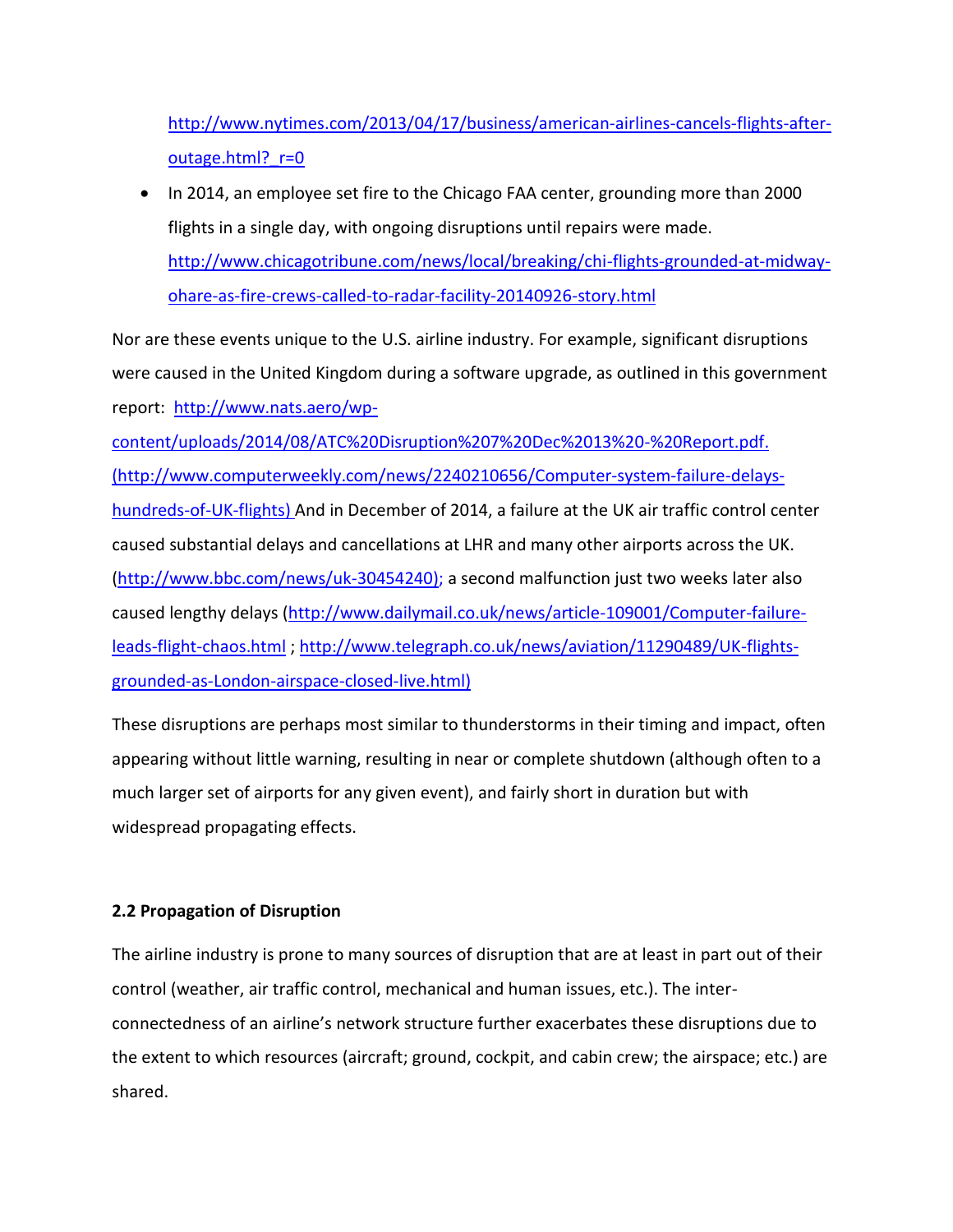For example, if an early morning flight is delayed, this can lead to a second delay (a flight awaiting the inbound aircraft), a third delay (a flight awaiting the inbound cabin crew), a fourth delay (a flight awaiting the inbound cockpit crew), and additional delays if connecting flights await inbound passengers (this is most common for the last flight of the day to a given destination or for international flights with limited re-booking alternatives). Each of these delayed flights can, in turn, delay subsequent flights, leading to a snowball of delay propagations. Furthermore, because of the high cost of assets such as aircraft, schedules are often built with limited buffer in order to maximize the utilization of these assets. A negative consequence of this is the absence of adequate slack to absorb disruptions.

There is significant literature from the academic and industrial communities attempting to understand, quantify, and mitigate propagation (planning and recovery strategies are discussed in the next section).

Abdelghany, et al (2004) present a model to predict propagation of delays during irregular operations. Specifically, they look at how flights that are disrupted due to Ground Delay Programs may lead to downstream delays (due to delayed aircraft, crew, or other impacted resources), with advance knowledge of this information enabling airlines to better prepare to handle these propagated delays.

AhmadBeygi, et al (2008) use the notion of a *propagation tree* as the framework for analysis comparing the propagation of delays in hub-and-spoke vs. point-to-point carriers.

Allan, et al (2001) focus on Newark International in their analysis of weather related delays and associated propagation, noting significant differences between departure and arrival delays as a function of weather type.

Beatty, et al (1998) present the idea of a "delay multiplier" which uses the original delay, the time of occurrence, and airline schedule structure to derive this factor. The motivation is to show how different delays propagate in a variety of ways, and to therefore help triage which disruptions to prioritize in recovery.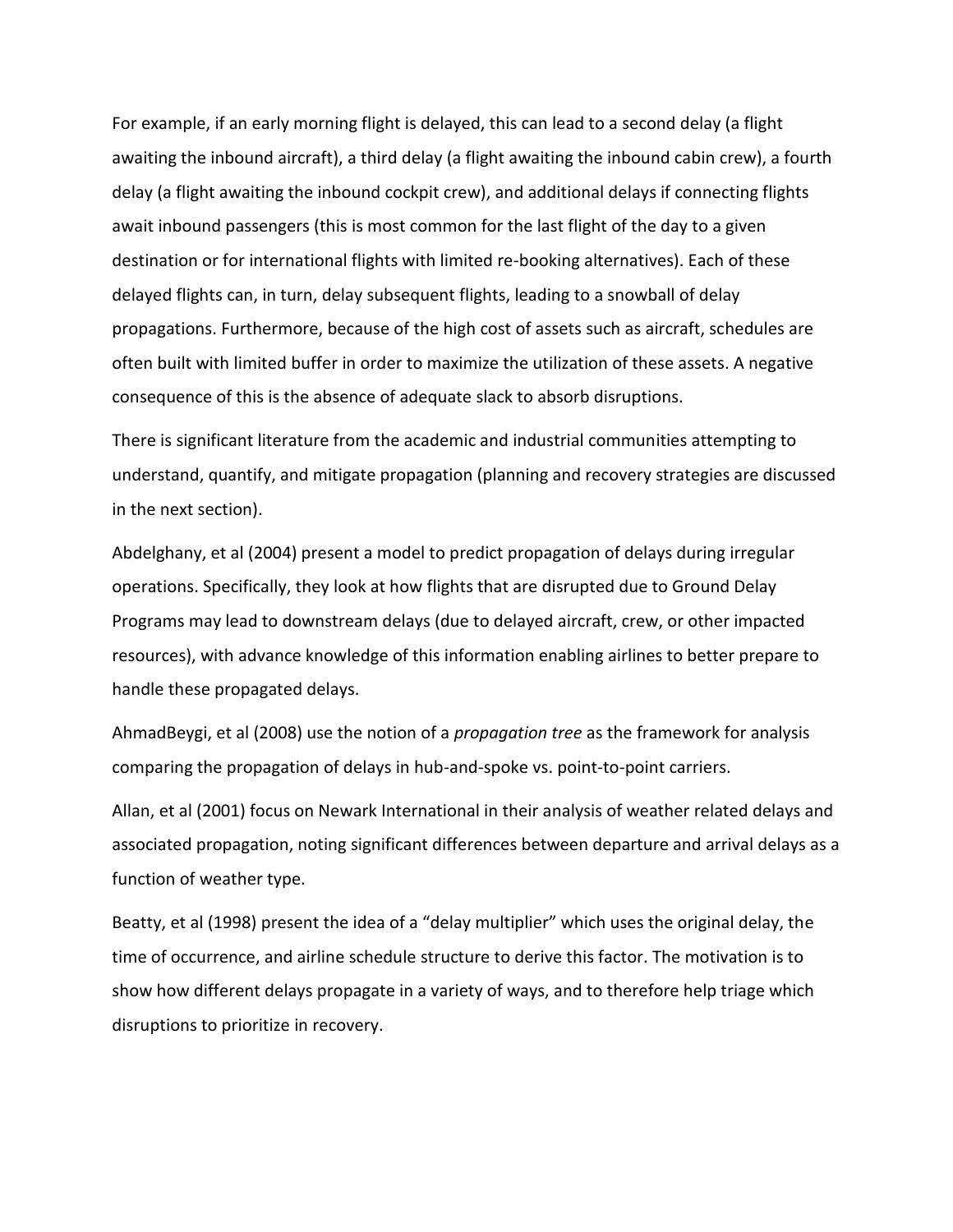Churchill, et al (2010) look at delay propagation analytically, over an extended time period, focusing on both temporal and spatial components. In particular, they observe both the propagation of delays across an individual aircraft and over time within and across airports.

Fleurquin, et al (2013) model the propagation of primary delays throughout a U.S. aviation network. They focus on passenger and crew connectivity as primary areas of concern.

Pyrgiotis, et al (2013) study delay propagation from a queueing perspective, with both modeling and empirical analysis used to study interactions between airports across the U.S.

Schaefer and Millner (2001) present a "Delay Propagation Assessment Tool" that allows them to simulate propagation of initial disruptions across a network.

Wang et al (2003) develop an analytic model that allows them to look at "controllable" factors from "random" factors as they propagate through a flight network.

In one of a limited number of papers focusing on propagation on non-U.S. networks, Wong and Tsai (2012) consider delays propagate in a Taiwanese domestic airline.

Wu (2005) discusses delay propagation in the context of evaluating the impact of stochasticity and limited buffer time on airline performance.

Finally, Xu, et al (2005) propose the use of Bayesian networks as a tool for understanding delay propagation across an aviation flight network.

### **2.3 Impact of Disruptions**

Clearly, the impacts of disruptions in the aviation industry are significant. The most directly measurable costs include crew overtime costs, excess fuel burn, and passenger reaccommodations (e.g., hotel and meal vouchers), but as flight delays propagate so do the delay costs. Furthermore, costs such as lost productivity, loss of good will, and other less tangible impacts are nonetheless quite sizable.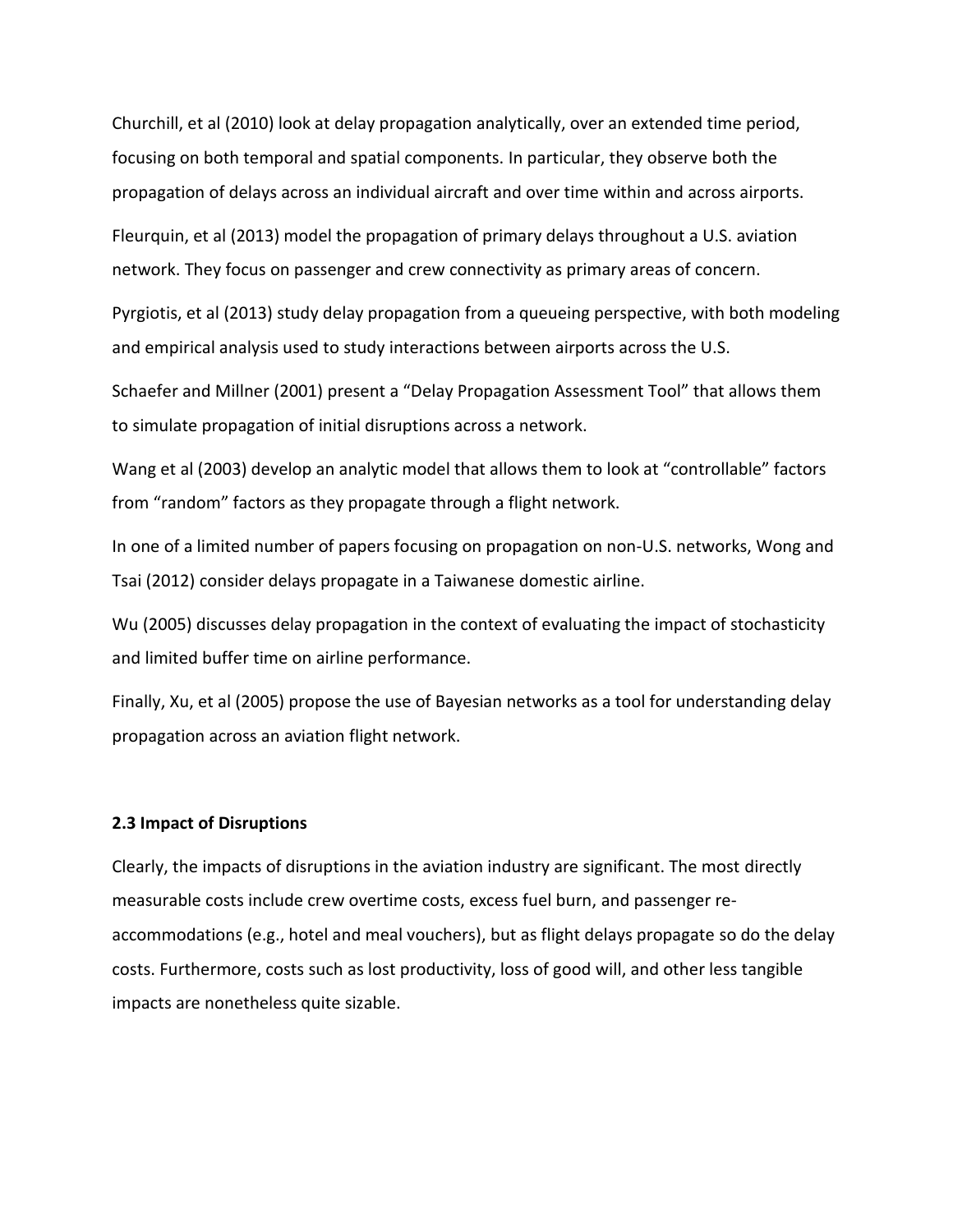As such, many in the industrial, government, and academic communities have attempted to quantify these impacts, with scopes ranging from single carriers/single airports to nationwide statistics.

For example, Robinson (1989) undertook a study of a single carrier at ATL (Atlanta Hartsfield International Airport) and estimated local costs of \$6 million annual attributable to weather delays alone.

Reynolds, et al (2007) presented an ambitious integrated modeling approach to analyze environmental and economic impacts in aviation policy making, based on a modularized system that allows interaction between different levels of the aviation system.

Hansen, et al (2001) looked at the relationship between the capacity of the National Air Space (NAS) and the cost associated with delays and disruptions, in an attempt to predict the potential benefits of increased investments in the NAS.

The dissertation of M. Ishutkina (2009) focuses specifically on the question of the economic impacts of air transportation, including delay factors.

And in perhaps one of the most comprehensive academic studies undertaken, Ball et al (2010) considered costs to airlines, cost to passengers, and even lost demand due to passengers opting out of air travel due to fear of delays. They estimated \$32.9 billion for 2007, with \$8.3 billion being attributed to airlines, \$16.7 billion to passengers, and \$3.9 billion to lost demand.

Likewise, there is much in the lay press and in government reports associated with the issues of delay impact. For example, an article [\(http://thehill.com/policy/transportation/199707-study](http://thehill.com/policy/transportation/199707-study-winter-flight-delays-cost-economy-58-billion)[winter-flight-delays-cost-economy-58-billion](http://thehill.com/policy/transportation/199707-study-winter-flight-delays-cost-economy-58-billion) ) reporting on a masFlight internal report cites a \$5.8 billion dollar impact associated with winter weather delays in 2013/2014.

A report under the Joint Economic Committee Majority Staff Chairman

[\(http://www.jec.senate.gov/public/\\_cache/files/47e8d8a7-661d-4e6b-ae72-](http://www.jec.senate.gov/public/_cache/files/47e8d8a7-661d-4e6b-ae72-0f1831dd1207/yourflighthasbeendelayed0.pdf)

[0f1831dd1207/yourflighthasbeendelayed0.pdf](http://www.jec.senate.gov/public/_cache/files/47e8d8a7-661d-4e6b-ae72-0f1831dd1207/yourflighthasbeendelayed0.pdf) ) analyzed more than 10 million domestic flights in 2007 with more than 400 carriers flying through more than 1100 airports, also estimating delay costs (both direct and indirect) of more than \$40billion.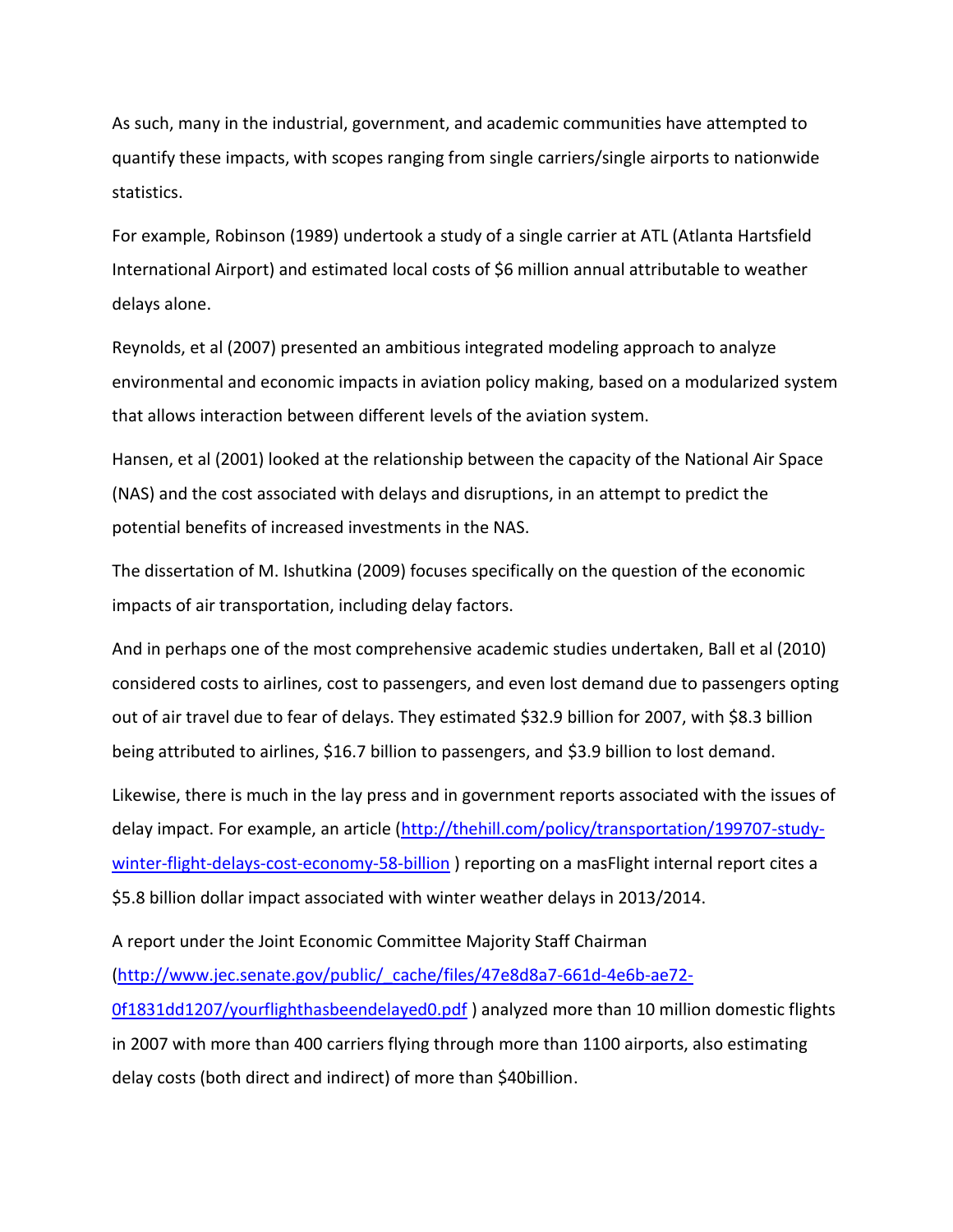# Similarly, a report from Eurocontrol

[\(https://www.eurocontrol.int/eec/gallery/content/public/document/other/other\\_document/2](https://www.eurocontrol.int/eec/gallery/content/public/document/other/other_document/201006_D2Y2_Quantifying_delay.pdf) 01006 D2Y2 Quantifying delay.pdf ) considered not only the direct and indirect costs of delays but included the "lost opportunity cost" associated with buffer in airline systems.

The European and U.S. aviation industries are compared, with respect to how delay costs are modeled, in [\(http://catsr.ite.gmu.edu/pubs/ICRAT\\_Cost\\_of\\_Delay.pdf](http://catsr.ite.gmu.edu/pubs/ICRAT_Cost_of_Delay.pdf) ).

Finally, although much of the focus on delay impacts has been on weather-induced delays, congestion is also a major factor, as is discussed in

[\(https://research.stlouisfed.org/publications/review/03/05/Cohen\\_Coughlin.pdf](https://research.stlouisfed.org/publications/review/03/05/Cohen_Coughlin.pdf) ).

# **2.4 Robust Planning**

It will never be possible to eliminate all sources of variability, both in the availability of resources (e.g. due to equipment failure, crew illness, etc.) and in the duration of flight times. Therefore, airlines have to develop methods for mitigating the impact of this variability. There are two primary ways in which to do so: *robust planning* and *recovery mechanisms*.

Robust planning is when airline plans (flight schedules, fleet assignments, crew schedules, aircraft routing, etc.) are designed with the recognition of variability and the anticipation of disruptions during the implementation of the plan. Key to this are opportunities such as the strategic use of buffer (for example, longer ground time between two consecutive flights on the same aircraft to absorb delays) and the pairing of resources (for example, keeping crews and aircraft together for multiple sequential flights to reduce the exponential propagation of delays).

There is a vast body of academic research on the topic of robust planning, including surveys in Barnhart and Cohn (2004) and Belobaba, Odoni, and Barnhart (2009), and we do not attempt to exhaustively review this literature here. We do, however, note a few demonstrative examples of this body of this work.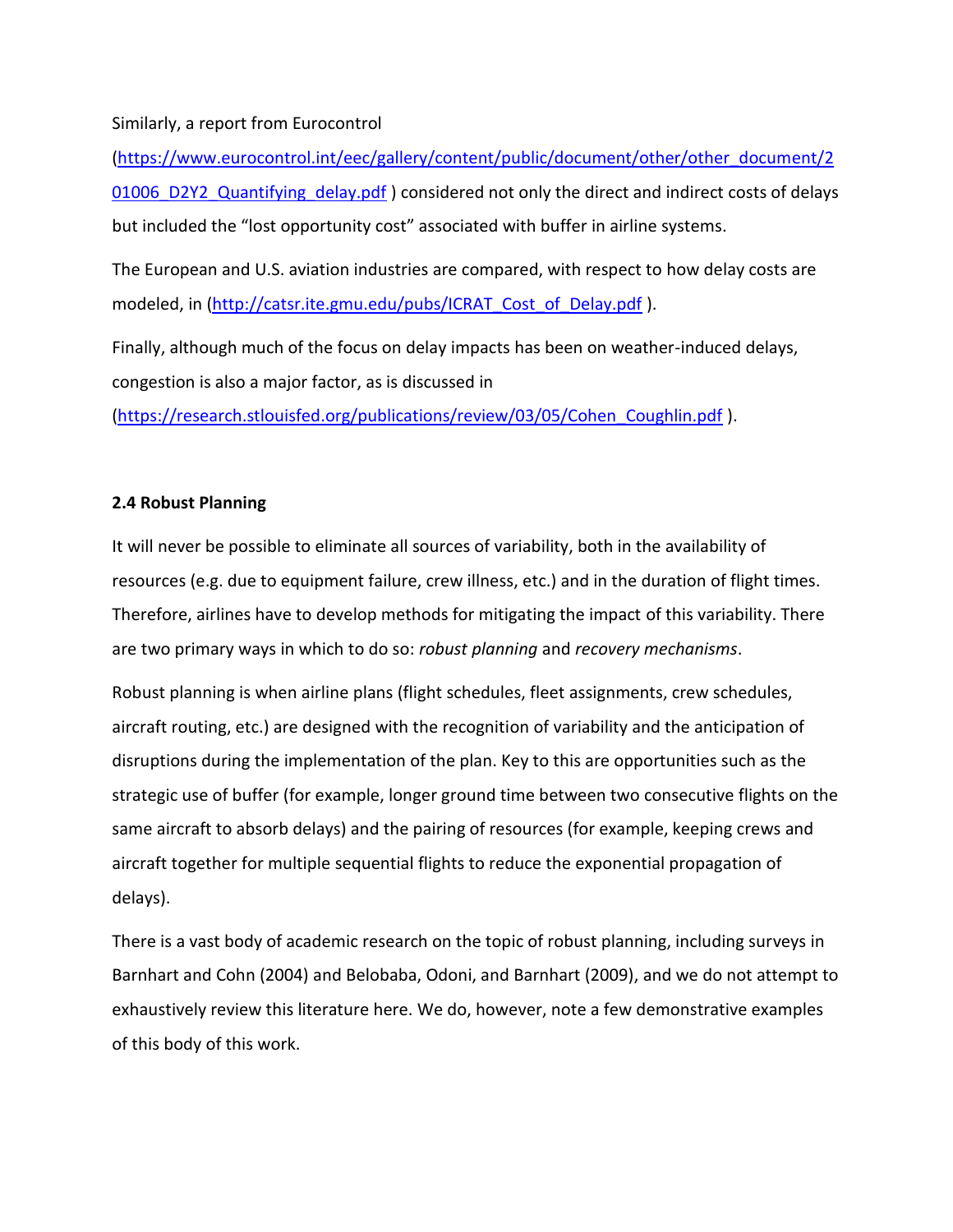For example, in the 2004 masters thesis of Sarmadi [\(http://18.7.29.232/handle/1721.1/29401](http://18.7.29.232/handle/1721.1/29401) ), the focus is on minimizing the impact of disruptions on passengers, specifically through the integration of flight scheduling and aircraft routing.

A similar line of research is also explored in the work of Lan, Clarke, and Barnhart (2006), which looks at passenger impacts to be gained by integrating routing and flight scheduling.

Integration is also used by Dunbar, et al (2012), with a focus on linking routing and crew decisions to reduce delay propagation, and by Gao, et al (2009) who focus on linking fleeting and crew scheduling.

AhmadBeygi, et al (2010) propose a redistribution of buffer within the flight network to maintain existing aircraft utilization while decreasing the propagation of delay.

Another time of approach is demonstrated in Shebalov and Klabjan (2006) in which the goal is to reduce disruptions due to crew time-outs during periods of propagated delay, with the method being to maximize the number of opportunities to recover, i.e. the number of "moveup" crews available for re-assignment.

The notion of reducing the potential for propagation/increasing the opportunities for recovery is also found in Rosenberger, et al (2004). In this research hubs are isolated (i.e. aircraft rotations leaving one hub return to that hub without visiting any other hub) and short cycles (limited numbers of flights before re-visiting a common airport) are incentivized. Both cases provide the opportunity for cancelling a small number of flights in order to return to regularly scheduled operations after a period of disruption.

Similarly, Smith and Johnson (2006) develop models to impose "station purity" in which the number of fleet types flying to an individual station are limited, providing greater flexibility for recovering from disruptions.

### **2.5 Recovery Mechanisms**

Decisions made in the context of robust planning are designed to either prevent delays (e.g. by reducing propagation) or to provide opportunities for recovery when delays cannot be avoided.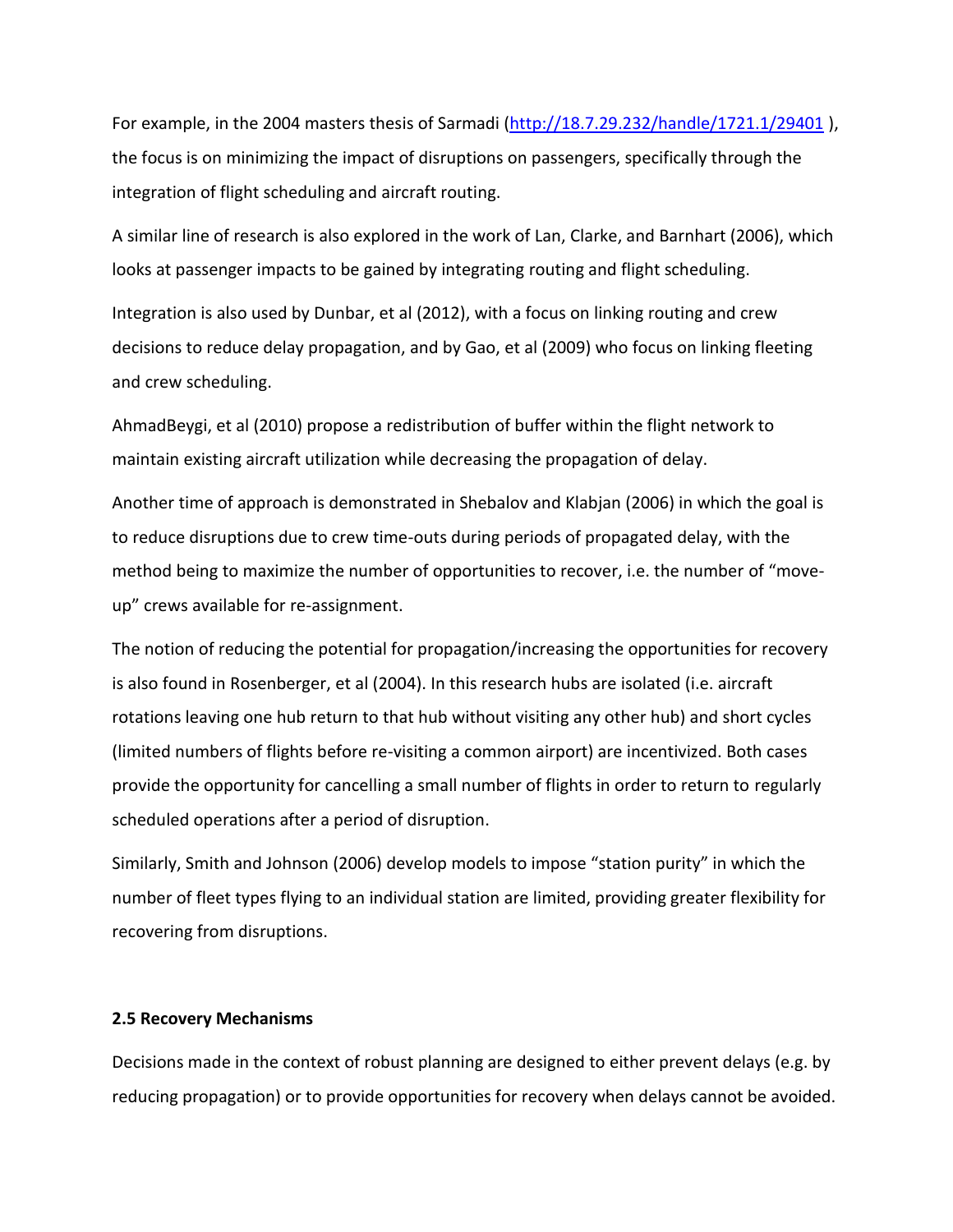Recovery mechanisms are the options by which the airline returns from a state if disruption back to the original plans of operations. There are several ways in which this can be done, and decisions depend not only on short term impact but long-term goals and philosophies as well. For example, if a delay is allowed to propagate, several flights may be affected, but each in a progressively smaller way. Conversely, if a small sequence of flights are cancelled, the airline may return to regular operations much more quickly, but with a significantly higher impact on the passengers on the cancelled flights.

Rosenberger, et al (2003) focus on rescheduling legs and re-routing aircrafts to recover from disruptions. The more specific case of recovering from a hub closure is considered by Thengvall, et al (2003).

In Lettovsky, et al (2000), the concern is with recovering disrupting crew pairings, with a focus on computational tractability and viable run times. Crew recovery is also the focus of Yu, et al (2003), with a particular emphasis on major disruptions.

Eggenberg, et al (2010) look at both the aircraft recovery problem (with emphasis on maintenance issues) and the passenger recovery problem in a column generation modeling approach that allows for specific operational considerations.

A key challenge in making recovery decisions is the ultimate need to simultaneously coordinate multiple resources – aircraft, crews, passengers, and more. Petersen, et al (2016) present an integrated recovery model that simultaneously considers multiple resources, showing significant improvement within their computational experiments over sequential approaches. Bratu and Barnhart (2006) prioritize the accommodation of disrupted passengers in their integrated recovery models. Abdelghany, et al (2008) also consider an integrated approach, using a rolling horizon modeling framework. Most recently, Maher (2016) presents new computational approaches to achieving tractable solutions to large-scale, real-time recovery problems. For more, see the survery paper of Clausen, et al (2010).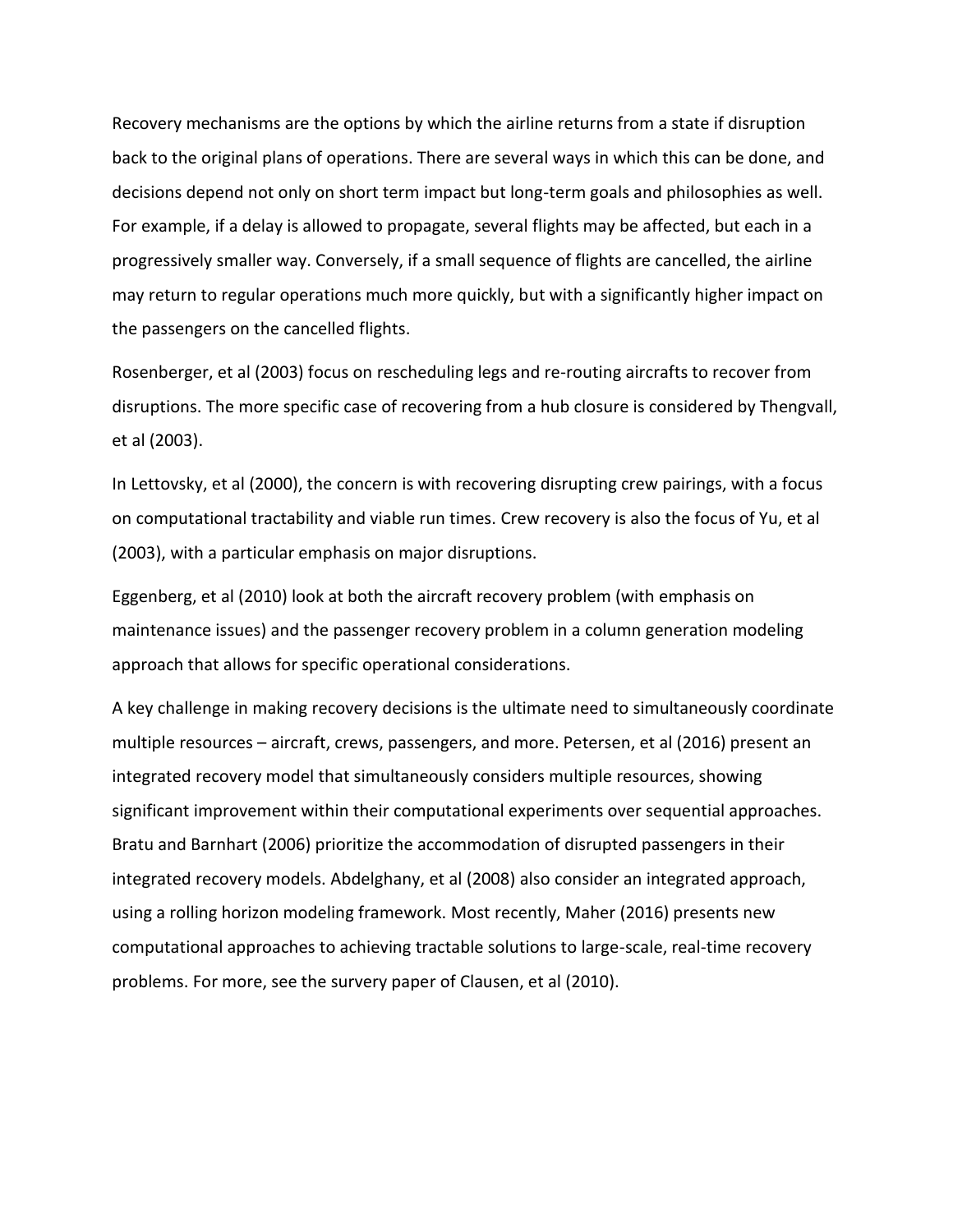#### **2.6 Carrier Philosophies**

When disruptions occur, carriers need to make changes to their operations to address these disruptions and return to normal operations. Disruptions can be addressed in many different ways, however. For example, consider the simple case where an aircraft is scheduled to fly from BOS to DTW to LAX, with 15 minutes of extra buffer time between the two flights. Furthermore, suppose that the BOS to DTW flight will arrive 45 minutes late. There are three immediate options for the carrier: 1) Allow the delay to propagate, with the DTW to LAX flight leaving 30 minutes late; 2) Swap another available aircraft to be used for the DTW to LAX flight; 3) Cancel the DTW to LAX flight. Depending on the circumstances, any one of these might be the "right" decision.

More broadly, what constitutes "right"? This largely depends on corporate philosophy. For example, one approach is to return to the original plan as quickly as possible while another approach is to do so at the lowest cost, even if the recovery time horizon is longer. A good example of this is in how airlines handle delayed connecting passengers. Holding a flight for connecting passengers has immediate impact (and associated goodwill) on those connecting passengers, but may negatively impact a much larger number of passengers downstream as the delay propagates. Clearly, holding the last flight of the day to a particular destination will have significant positive effect on those passengers (who would otherwise be stranded for the night) with perhaps minimal impact on other passengers (who are most likely terminating at the destination). On the other hand, holding a flight early in the day can lead to significant delay propagations, not only for passengers on the held flight, who themselves have future connections to make, but also in the propagation of delay through the cockpit crew, cabin crew, and aircraft.

Not surprisingly, there is very little publically available to demonstrate how different carriers take different approaches to recovering from disruption. It is possible, however, to tease out certain characteristics through analysis of publically available flight delay data. We discuss this further in Part 3.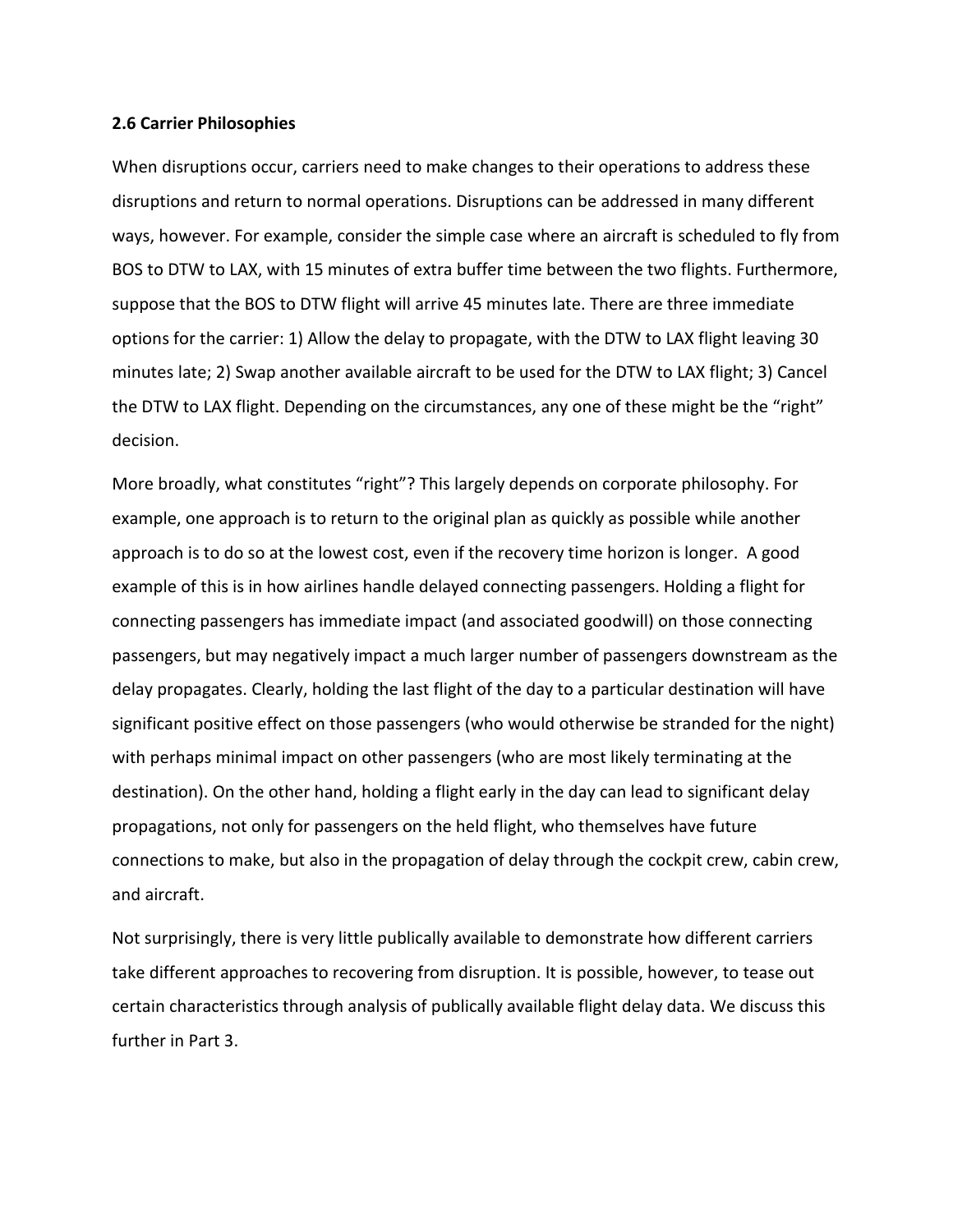#### **References**

Abdelghany, K., A. Abdelghany, and G. Ekollu (2008). "An Integrated Decision Support Tool for Airlines Schedule Recovery During Irregular Operations." *European Journal of Operational Research* 185, pp. 825 – 848.

Abdelghany, K., S. Shah, S. Raina, and A. Abdelghany (2004). "A Model for Projecting Flight Delays During Irregular Operations." *Journal of Air Transport Management*, 10(6), pp. 285 – 394.

AhmadBeygi, S., A, Cohn, Y. Guan, and P. Belobaba (2008). "Analysis of the Potential for Delay Propagation in Passenger Airline Networks." *Journal of Air Transport Management* 14 (5), pp.  $221 - 236$ .

AhmadBeygi, S., A. Cohn, and M. Lapp (2010)."Decreasing Airline Delay Propagation by Re-Allocating Scheduled Slack." *IIE Transactions* 42(7), pp.478 – 489.

Allan, S., J. Beesley, J. Evans, and S. Gaddy (2001). "Analysis of Delay Causality at Newark International Airport." *4 th USA/Europe Air Traffic Management R&D Seminar, Santa Fe New Mexico.*

Ball, M., C. Barnhart, M. Dresner, M. Hansen, K. Neels, A. Odoni, E. Peterson, L. Sherry, A. Trani, and B. Zou (2010). "Total Delay Impact Study: A Comprehensive Impact Study." NEXTOR National Center of Excellence for Aviation Transportation Research white paper.

Barnhart, C. and A. Cohn (2004). "Airline Schedule Planning: Accomplishments and Opportunities." *Manufacturing and Service Operations Management* 6(1), pp. 3 – 22.

Barry, R. (2008). "Hurricanes: A Primer for the Aviation Professional." *Journal of Aviation/Aerospace Education & Research*, 17 (3), pp. 55 - 84.

Beatty, R., R. Hsu, L. Berry, and J. Rome (1998). "Preliminary Evaluation of Flight Delay Propagation Through an Airline Schedule." 2nd USA/Europe Air Traffic Management R&D Seminar, Orlando FL.

Belobaba, P., A. Odoni, and C. Barnhart (2009). The Global Airline Industry, John Wiley & Sons, Publishers.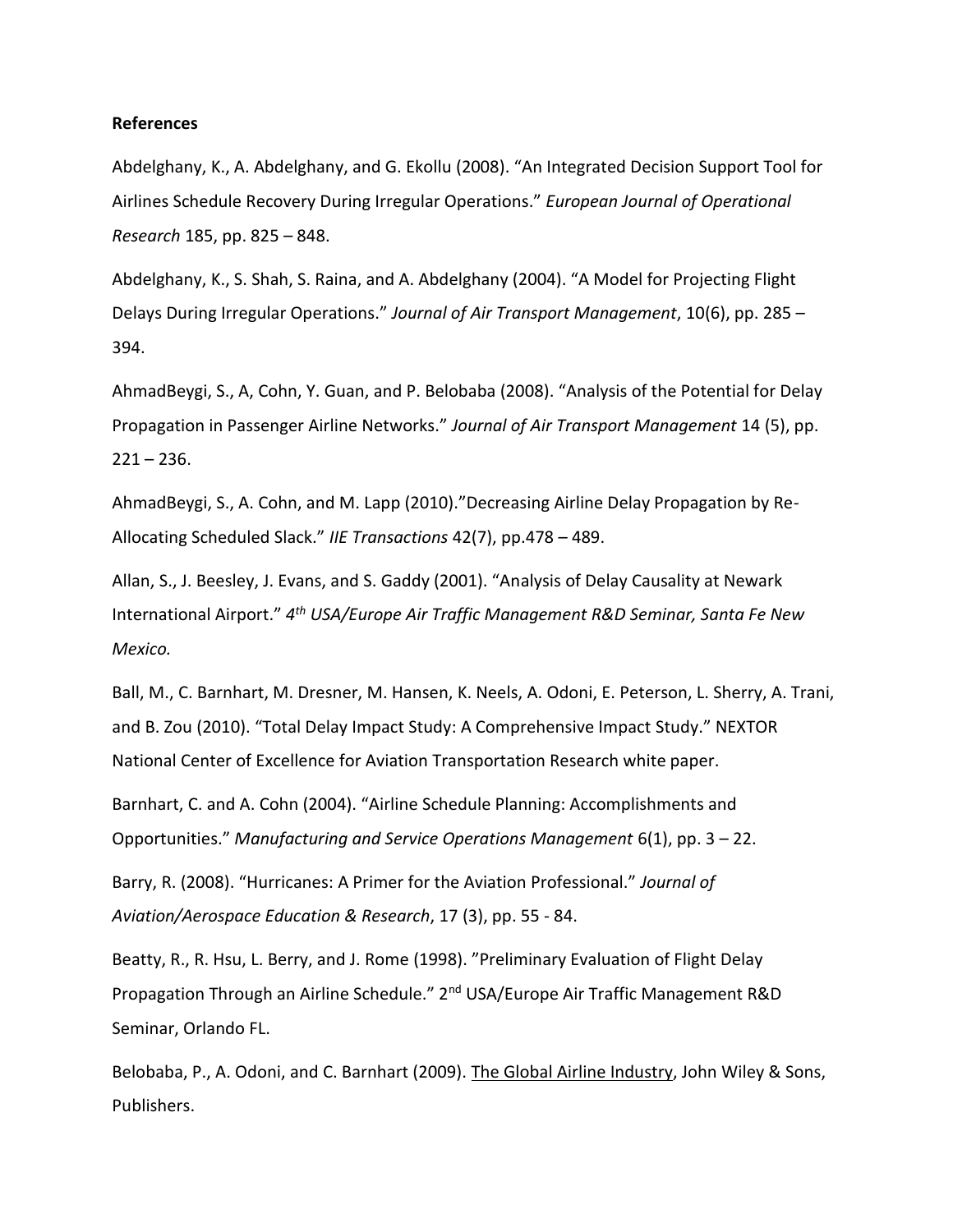Bratu, S. and C. Barnhat (2006). "Flight Operations Recovery: New Approaches Considering Passenger Recovery." *Journal of Scheduling* 9, pp. 279 – 298.

Churchill, A., D. Lovell, and M. Ball (2010). "Flight Delay Propagation Impact on Strategic Air Traffic Flow Management." *Transportation Research Record: Journal of the Transportation Research Board*, 2177, pp. 105 – 113.

Clausen, J., A. Larsen, J. Larsen, and N. Rezanova (2010). "Disruption Management in the Airline Industry – Concepts, Models, and Methods." *Computers and Operations Research* 37, pp. 809 – 821.

Dunbar, M., G. Froyland, and C. Wu (2012). "Robust Airline Schedule Planning: Minimizing Propagated Delay in an Integrated Routing and Crewing Framework." Transportation Science 46(2), pp. 204-216.

Eggenberg, N., M. Salani, and M. Bierlaire (2010). "Constraint-Specific Recovery Network for Solving Airline Recovery Problems." *Computers & Operations Research* 37, pp. 1014 – 1026.

Fleurquin, P., J. Ramasco, and V. Eguiluz (2013). "Systemic Delay Propagation in the US Airport Network." *Scientific Reports* 

*http://www.nature.com/articles/srep01159?WT.mc\_id=FBK\_SciReports*.

Gao, C., E. Johnson, and B. Smith (2009). "Integrated Airline Fleet and Crew Robust Planning." *Transportation Science* 43(1), pp. 2 – 16.

Ghobrial, A., and K. Fleming (1992). "An Assessment of the Impacts of Congestion Delay at Major Hubs to Airlines and Passengers." *Journal of Aviation/Aerospace Education & Research*, 2(3).

Glockner, G. (1996). "Effects of Air Traffic Congestion Delays Under Several Flow-Management Policies." *Transportation Research Record* 1517, pp. 29 – 36.

Hansen, M., D. Gillen, and R. Djafarian-Tehrani (2001). "Aviation Infrastructure Performance and Airline Cost: A Statistical Cost Estimation Approach." *Transportation Research Part E* 37, pp.  $1 - 23$ .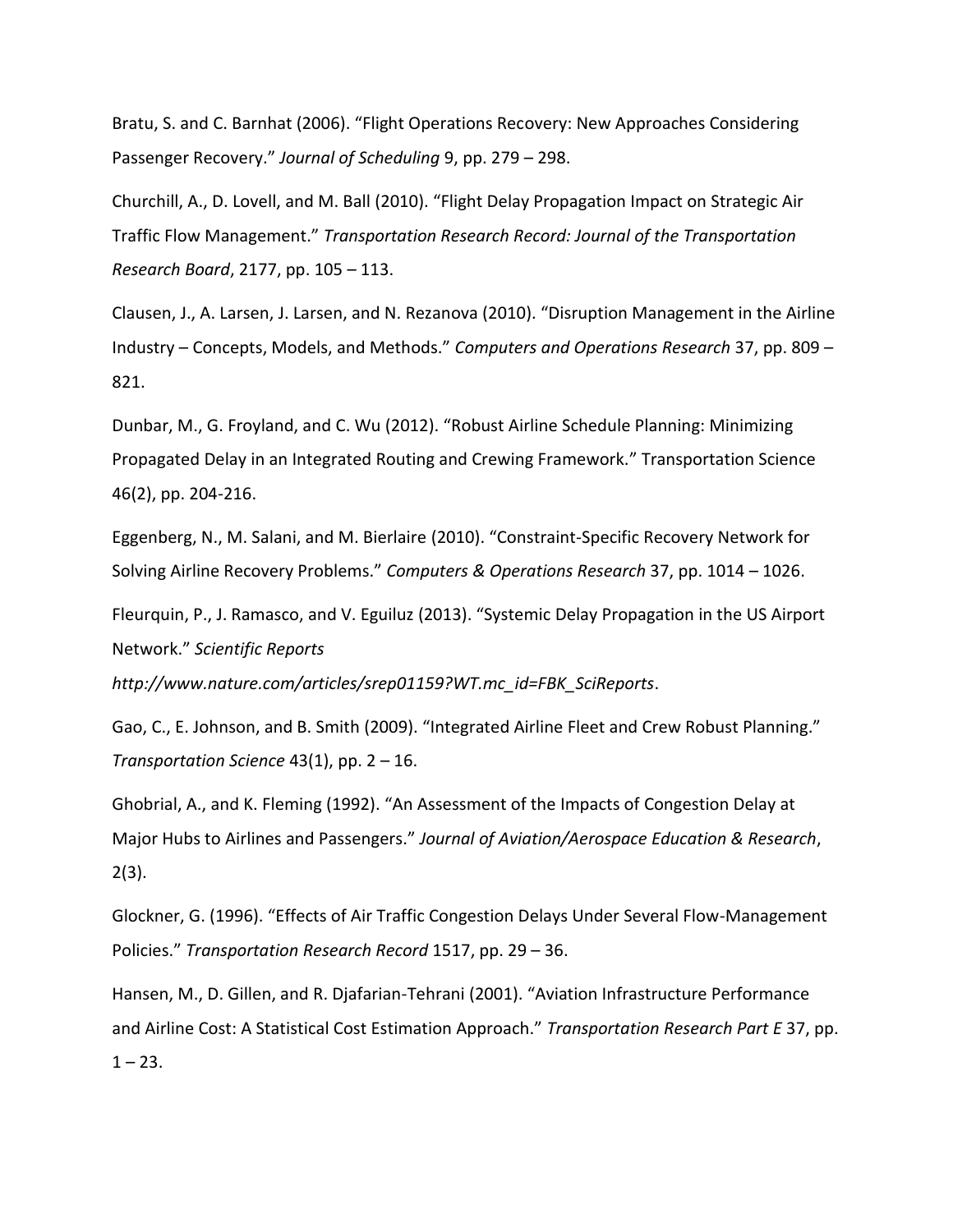Ishutkina, M. (2009). "Analysis of the Interaction Between Air Transportation and Economic Activity: A Worldwide Perspective." MIT Dissertation.

Ison, D., L. Weiland, I. McAndrew, and K. Moran (2015). "Identification of Air Traffic Management Principlies Influential in the Development of an Airport Arrival Delay Prediction Model." *Journal of Aviation/Aerospace Education & Research*, 24(2), pp. 39 - 53.

Johnson, T. and I. Savage (2006). "Departure Delays, the Pricing of Congestion, and Expansion Proposals at Chicago O'Hare Airport." *Journal of Air Transport Management*, 12(4), pp. 182 – 190.

Lan, S., J. Clarke, and C. Barnhart (2006). "Planning for Robust Airline Operations: Optimizing Aircraft Routings and Flight Departure Times to Minimize Passenger Disruptions." *Transportation Science*, 40(1), pp. 15 – 28.

Lettovsky, L., E. Johnson, and G. Nemhauser (2000). "Airline Crew Recovery." *Transportation Science* 34(4), pp. 337 – 348.

Maher, S. (2016). "Solving the Integrated Airline Recovery Problem Using Column-and-Row Generation." *Transportation Science* 50(1), pp. 216 – 239.

Petersen, J., G. Solveling, JP Clarke, E. Johnson, and S. Shebalov (2012). "An Optimization Approach to Airline Integrated Recovery." *Transportation Science*, 46(4), pp. 482 – 500.

Pyrgiotis, N., K. Malone, and A. Odoni (2013). "Modelling Delay Propagation within an Airport Network." *Transportation Research Part C: Emerging Technologies*, 27, pp. 60 – 75.

Reynolds, T., S. Barrett, L. Dray, A. Evans, M. Kohler, M. Morales, A. Schafer, Z. Wadud, R. Britter, H. Hallam, and R. Hunsley (2007). "Modelling Environmental and Economic Impacts of Aviation: Introducing the Aviation Integrated Modelling Project." 7<sup>th</sup> AIAA Aviation Technology, Integration and Operations Conference, Belfast Ireland.

Robinson, P. (1989). "The Influence of Weather on Flight Operations at the Atlanta Hartsfield International Airport." *Weather and Forecasting*, 4(4), pp. 461 – 468.

Rosenberger, J., E. Johnson, and G. Nemhauser (2003). "Rerouting Aircraft for Airline Recovery." *Transportation Science* 37(4), pp. 408 - 421.